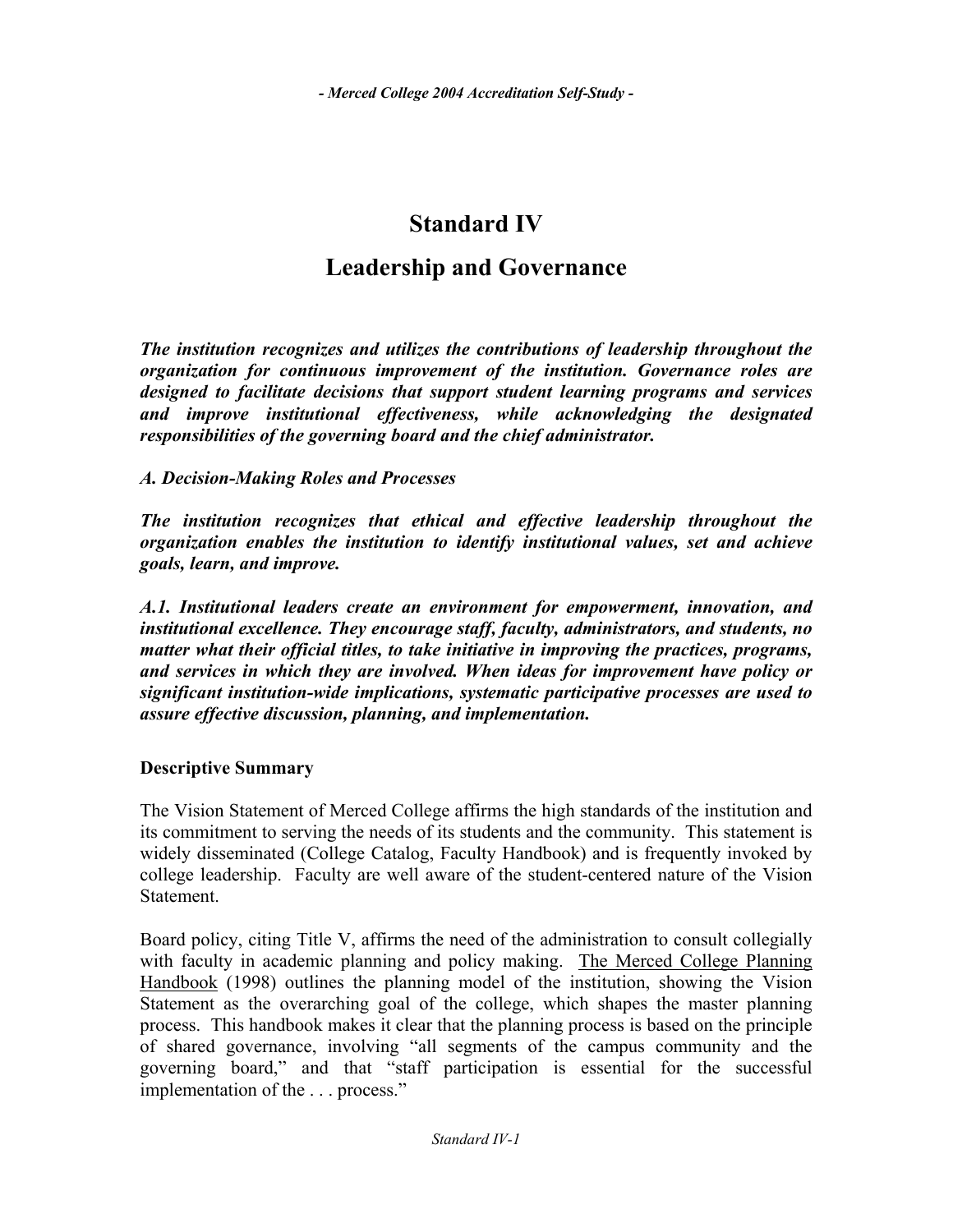The six master planning committees (Educational, Administrative Services, Student Services, Instructional, Technology, and Facilities), outlined in the Planning Handbook and on the college's Master Planning MC-Net (intranet) site, are composed of representatives from all campus constituencies. The Academic and Classified Senates play active roles in collegial consultation regarding the development of policy and planning. These planning committees and other faculty and staff bodies make regular reports to the college community and to their constituencies regarding planning.

The membership of the Merced College Program Review Committee includes representatives from the faculty and classified senates, various faculty areas (Arts and Sciences, the Learning Resource Center, Guidance, etc.), the administration, and the campus research analyst. Chaired by a faculty member, the committee is responsible for coordinating division self studies and program review reports and submitting the findings to the college president, vice president for instruction, and faculty senate president. Divisions are encouraged to use the results of such studies in future planning. The work of this committee is also communicated with the Educational Master Planning Committee.

Ongoing dialogue involving all of the campus community regarding the annual expenditure of college funds (and informing and educating the college community about the process of developing the budget) is the charge of the Committee on Budget Review and Recommendation (CBRR). This committee "serves as a forum for dialogue concerning on-going fiscal activities such as monthly and quarterly fiscal reports" to the trustees. CBRR's purpose and procedures are detailed on its home page on MC-Net.

Contract negotiations with the Merced College Faculty Association (MCFA) and the Merced College Chapter of the California School Employee's Association (CSEA) also provide faculty and staff with information and input regarding the budgeting of funds.

# **Self Evaluation**

The institution partially meets the standard.

Information about institutional performance is available in a variety of forms. In response to recommendations from the 1998 accreditation report, the college has developed a number of means for the systematic assessment of progress in meeting institutional goals. The college has endeavored to track progress in meeting the goals of the Partnership for Excellence program. It has implemented a variety of data gathering activities and, through the activities of the research analyst and the availability of information via the campus database service (Datatel), information about the institution, its programs, and student outcomes is widely available to individuals and groups.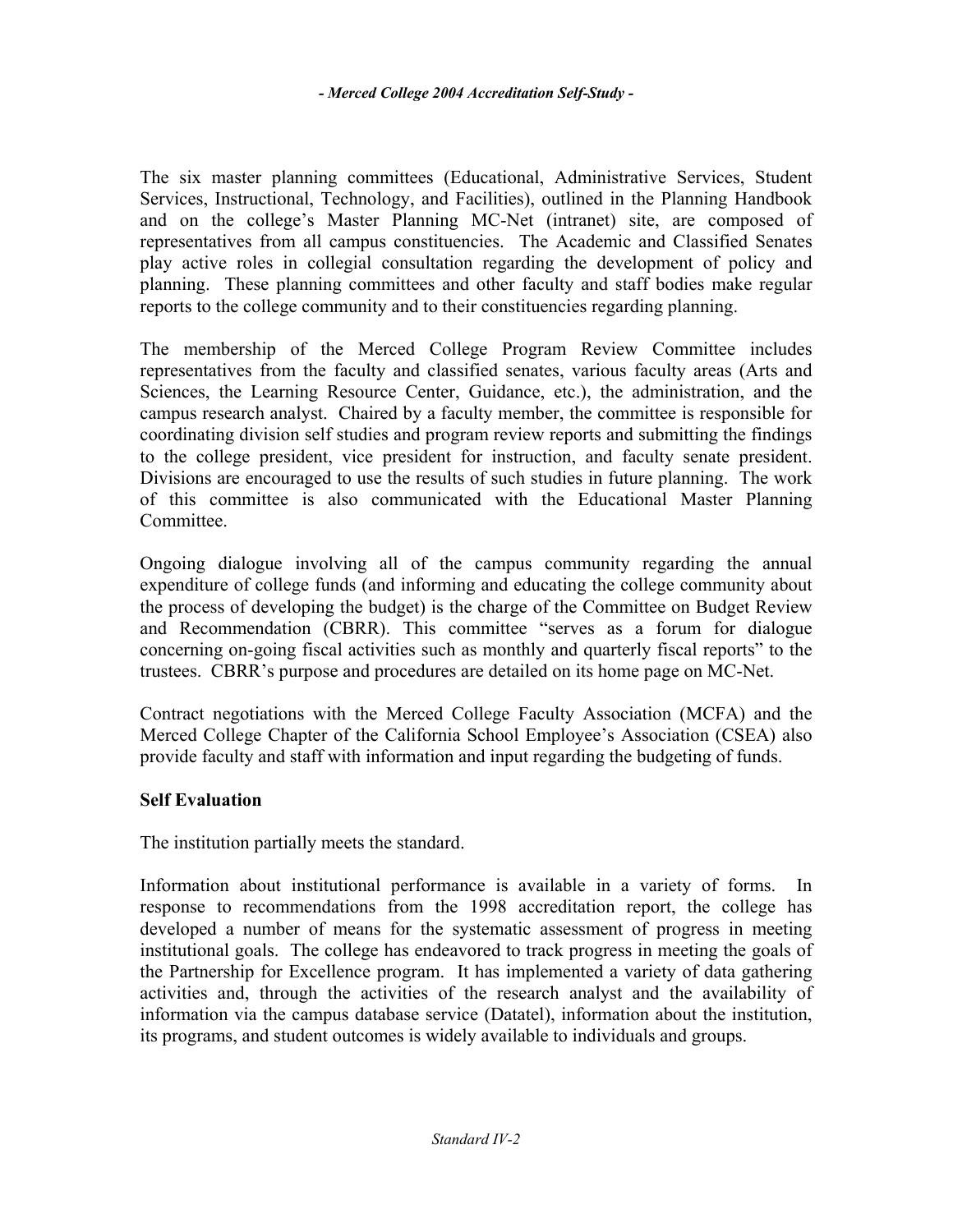Information on the MC Net is regularly updated for the Accreditation Committee, and for the Educational, Instructional, and Technology Master Planning Committees, providing easy access to current developments and information to the college community.

The pages for Student Services and Administrative Services have not been recently updated as of this writing, and the Facilities Master Planning Committee page is apparently under construction. The Program Review site on the MC Net is blank, making it difficult for faculty to gain easy access to information about this undertaking.

The Committee on Budget Review and Recommendation's home page provides information on procedures, agendas and minutes, and the budget calendar, but does not include membership information.

The Faculty Senate maintains a comprehensive site on MC Net, with up-to-date postings of current senate activities.

The Classified Senate site is under construction.

The CSEA site provides online copies of the classified agreement with the district, but no other information.

The Merced College Faculty Association has no presence on MC Net. Current communications with the faculty focus on negotiations and are managed through discussions with division representatives to the Negotiations Committee. The MCFA Executive Board communicates infrequently and informally with its constituency.

MC Net provides an easily accessible medium for communicating policy, procedures, and current developments across the range of planning committees and the various campus constituencies. To improve communication of policy and procedures on campus, the web sites of all these entities should follow the models presented by the Senate, EMPC, IMPC and TMPC and present up-to-date information about membership, policy, agendas, and minutes.

# **Planning Agenda**

- 1. Complete construction of the presently incomplete web sites for Classified Senate, Program Review, and Facilities Master Planning Committee.
- 2. Update Student Services and Instructional Services Master Planning Committee web sites.
- 3. Provide more complete information about membership of the Committee for Budget Review and Recommendation on its MC Net site.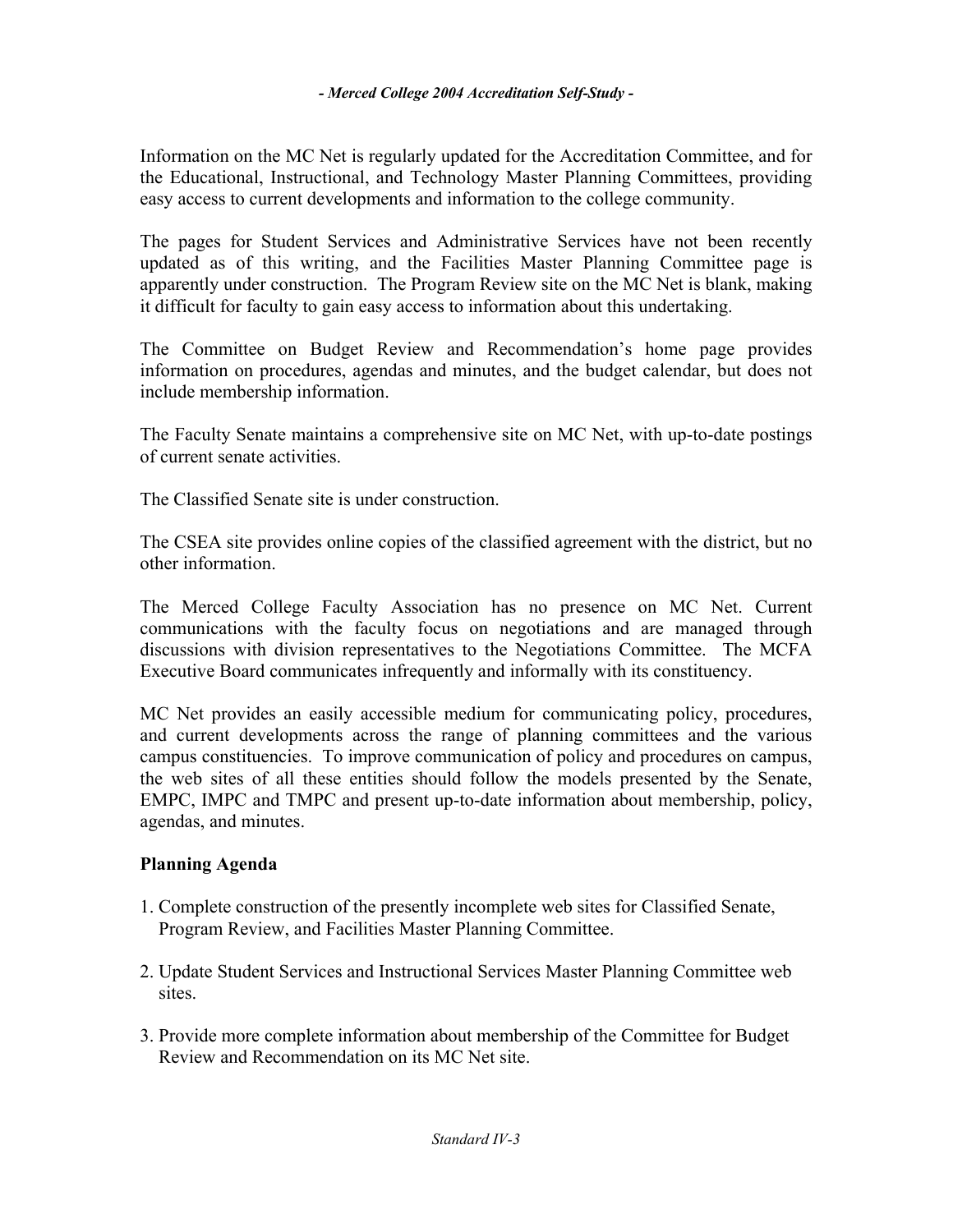4. Develop an effective and accessible medium for communication for the MCFA.

*A.2. The institution establishes and implements a written policy providing for faculty, staff, administrator, and student participation in decision-making processes. The policy specifies the manner in which individuals bring forward ideas from their constituencies and work together on appropriate policy, planning, and special-purpose bodies.* 

*a. Faculty and administrators have a substantive and clearly defined role in institutional governance and exercise a substantial voice in institutional policies, planning, and budget that relate to their areas of responsibility and expertise. Students and staff also have established mechanisms or organizations for providing input into institutional decisions.* 

### **Descriptive Summary**

Institutional Board Policy 3700 of the Merced Community College District establishes, supports and encourages the implementation of organizational "shared governance." The core of this "collegial" policy is based upon "mutual trust, commitment, cooperation, communication and consultation by faculty, classified staff, students, management staff, administration and the Governing Board" throughout the decision-making process of the institution. Administrative Procedure 3700 implements the policy of shared governance by outlining the operations, procedures, and consultations necessary to carry out policy.

The Merced College Planning Handbook (December 1998), in concert with the organization's shared governance structure, specifies the planning model by which policies and procedures, duties and planning responsibilities, and communication and input are implemented throughout the campus community. "Merced College's Planning Model," (p.ii) offers a detailed explanation of the planning and governance process, both short and long-term, throughout the organization.

The Handbook includes descriptions and roles of individual planning committees: 1) Educational Master Planning Committee, 2) Facilities Master Planning Committee, 3) Instructional Master Planning Committee, 4) Student Services Master Planning Committee, 5) Administrative Services Master Planning Committee and 6) Technology Master Planning Committee, as well as the Committees on Budget Review and Recommendation, Program Review Task Force, and the Vision Task Force, plus the relationship and role each committee has with the other.

Board Policy 6200, "Budget Preparation," describes the responsibility of the President to present a budget to the Board that is prepared in accordance with Title 5 and Administrative Procedure 6200. It also details how budget planning will support institutional goals and be linked to "other institutional planning efforts."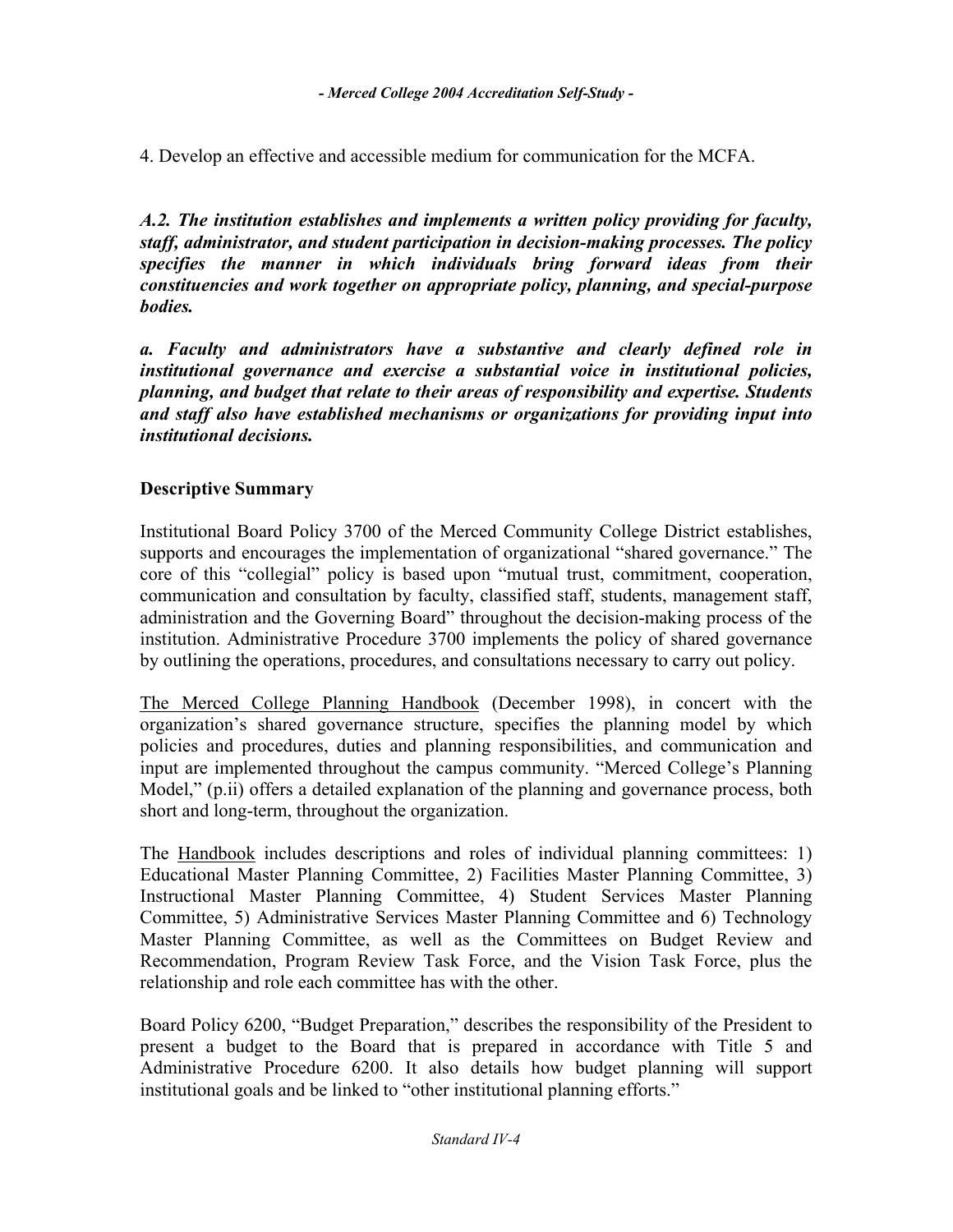Within The Merced College Planning Handbook, the College's "Planning Model" organizational chart (p.ii) illustrates a mutual and reciprocal reporting relationship and flow of information throughout the planning development processes. The master planning and budgeting calendar (p.iii) designates the duties and responsibilities for all committees regarding the budget development, recommendation and ratification process.

Board Policy 5400, "Associated Students Organization," designates and recognizes the role this organization has as the official voice of Merced College students in district decision-making processes.

Board Policy 2015, specifies a "Student Member" of the board shall be entitled to participate in dialogue about issues. The student member "shall have the privilege to cast an advisory vote, although the vote shall not be included in determining the vote required to carry any measure before the board."

### **Self Evaluation**

The institution meets the standard.

The Merced College Planning Handbook specifies administrative procedures and role responsibilities regarding "shared governance" and is readily available to the public and college community. The college encourages dialogue and communication throughout the campus and is committed to the principle of collegial shared governance in the planning and decision-making process among all constituent groups on the campus.

# **Planning Agenda**

No changes are indicated at this time.

*b. The institution relies on faculty, its academic senate or other appropriate faculty structures, the curriculum committee, and academic administrators for recommendations about student learning programs and services.* 

# **Descriptive Summary**

Merced College Board Policy 2500, "Role of the Faculty Senate at Merced College" describes the official responsibilities and authority of faculty in curricular and other educational matters. It recognizes the Faculty Senate as the official faculty representative in the formation of organizational policies on academic and professional matters. Title V, Section 53201 also provides the faculty with a formal and effective procedure for participating in the formation of district policies on academic and professional matters.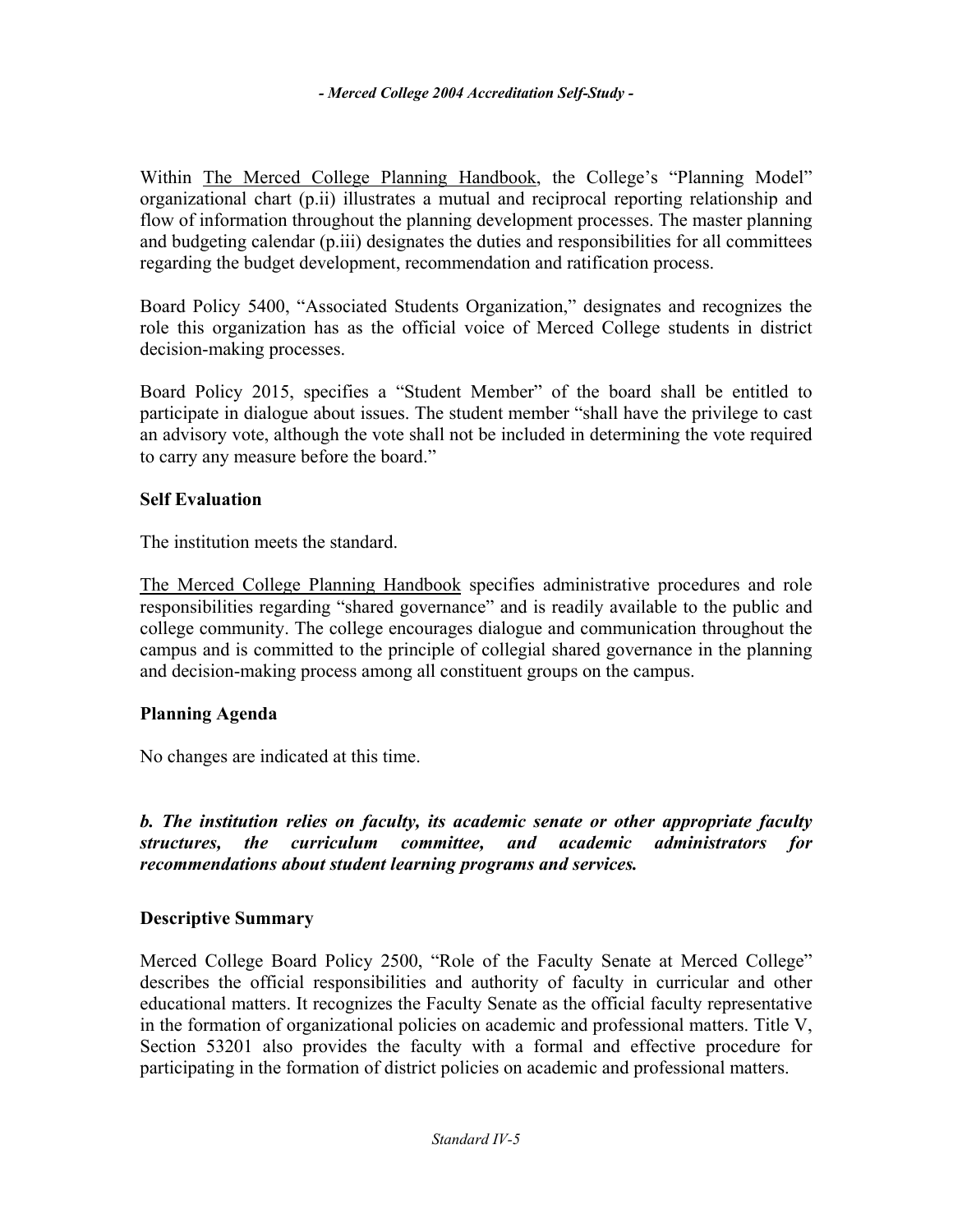Furthermore, Board Policy 2505, "Consulting Collegially on Academic and Professional Matters," states that "Trustees will operate according to the Provision of Title V, Section 53200-53204 in 'consulting collegially' with the Faculty Senate for Merced College." This policy further specifies that this includes relying on "advice and consent" with respect to curriculum, degree and certificate requirements, grading policies, standards for student participation and success, and professional development programs.

This policy describes how the Board will come to a "mutual agreement" with the Faculty Senate in affairs of educational program development, governance structure, accreditation processes, program review, planning, and budget development, as well as "other academic and professional matters as mutually agreed upon between the governing board and the Faculty Senate."

Board Policy and Administrative Procedure 4020, "Program and Curriculum Development," describes district policy and programs regarding curricula quality and procedural development. Recommendations for "additions, changes and deletions to the curriculum are developed by the Curriculum Committee and forwarded through the Office of Instruction to the Superintendent/President and then to the Board of Trustees for approval."

Administrative Procedure 4020 goes on to state that the Curriculum Committee "is a standing committee of the Faculty Senate of Merced College and represents the varied and diverse views of both faculty and students." The Curriculum Committee has the primary duty and responsibility of working in a collaborative manner to ensure "the philosophy and mission of the College in the development, review and renewal of all Merced College instructional programs and courses" is assured.

Board Policy 2501 recognizes the organization's commitment to the principles of academic and intellectual freedom, "open inquiry," to "speak and to question" and that the board will "demonstrate their support by actively working to foster this freedom."

# **Self Evaluation**

The institution meets the standard.

Merced College polices and administrative procedures regarding official responsibilities and the authority of faculty and administrators in curricular and other educational matters are available on the College web site or at campus administrative offices for the college community and for public review.

Board Policy 2501, Academic Freedom, affirms the district's commitment to "free discussion and open inquiry" and the board's active support "to foster this freedom." This statement, along with attendant "duties and responsibilities of the instructor," is published in the Merced College Faculty Handbook.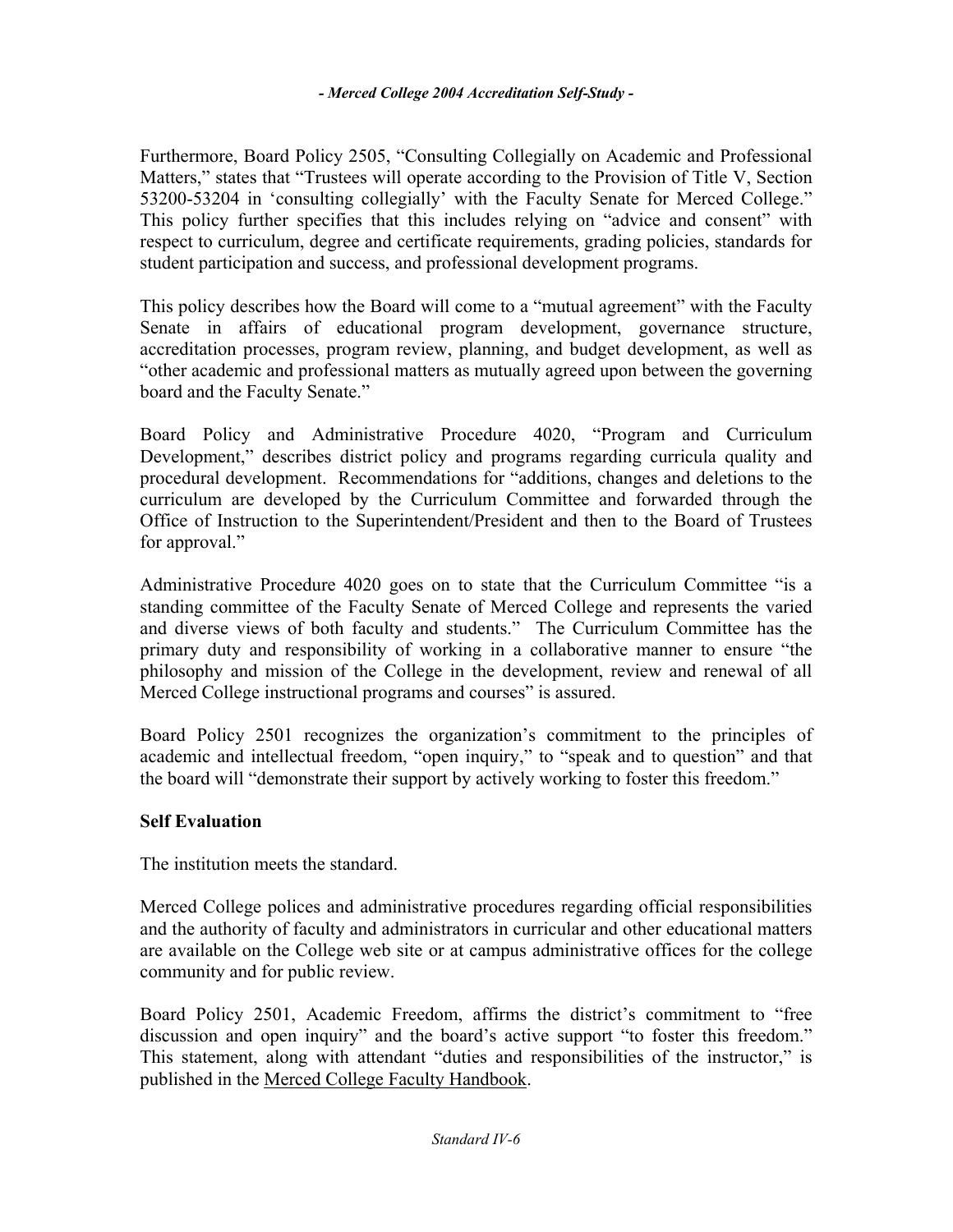### **Planning Agenda**

No changes are indicated at this time.

*A.3. Through established governance structures, processes, and practices, the governing board, administrators, faculty, staff, and students work together for the good of the institution. These processes facilitate discussion of ideas and effective communication among the institution's constituencies.* 

### **Descriptive Summary**

The Governing Board of the Merced Community College District recognizes, through Board Policy 2500, the Merced College Faculty Senate as the official representative of the Merced College faculty (including credit part-time faculty but excluding members of management as defined by the Merced College Board of Trustees in the formation of district policies on academic and professional matters).

The purpose of the Faculty Senate is to provide the faculty with a formal and effective procedure for participating in the formation of district policies on academic and professional matters (Title V, 53201). As the independent representative of the faculty, the Faculty Senate may make recommendations to the administration of Merced College and to the Governing Board of the Merced Community College District with respect to academic and professional matters (53200b).

Also, Board Policy 2505 defines the concept of "consulting collegially" between the Faculty Senate and the Merced College Board of Trustees in accordance to the provisions of Title 5, Section 53200-53204.

"Consult Collegially" means that the District Governing Board shall develop policies on academic and professional matters through either or both of the following methods according to its own discretion:

- 1. Relying primarily upon the advice and judgment of the Faculty Senate; or
- 2. That the District Governing Board, or its representative(s) as it may designate, and the representatives of the Faculty Senate shall have an obligation to reach mutual agreement.

For the following items, the Board of Trustees will rely primarily upon the advice of the Faculty Senate:

1. Curriculum, including establishing prerequisites and placing courses within disciplines;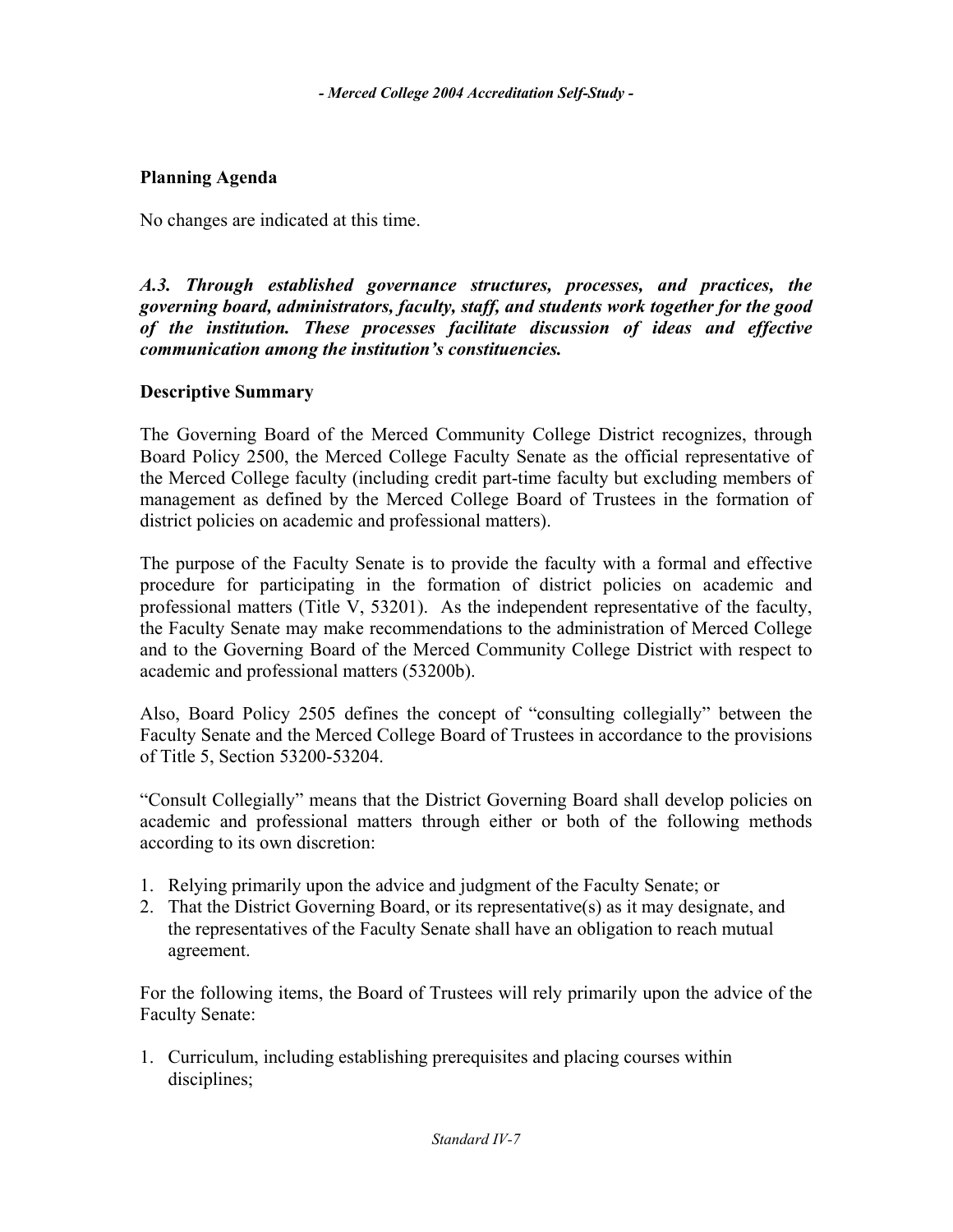- 2. Degree and certificate requirements;
- 3. Grading policies;
- 5. Standards or policies regarding student preparation and success;
- 8. Policies for faculty professional development activities.

For the following items, the Board of Trustees will come to mutual agreement with the Faculty Senate:

- 4. Educational program development;
- 6. District and college governance structures, as related to faculty roles;
- 7. Faculty roles and involvement in accreditation processes, including self-study and annual reports;
- 9. Processes for program review;
- 10. Processes for institutional planning and budget development;
- 11. Other academic and professional matters as mutually agreed upon between the governing board and the Faculty Senate.

**NOTE:** These items are numbered to be consistent with Title V, Section 53200 of the Ed. Code.

Not only does Board Policy 2505 implement the concept of "consulting collegially," but the Superintendent and Governing Board of the District have also established six master planning committees, which "facilitate the discussion of ideas and effective communication among the institution's constituencies."

They report to the College's President and include: 1) the Educational Master Planning Committee, 2) the Facilities Master Planning Committee, 3) the Instructional Master Planning Committee, 4) the Student Services Master Planning Committee, 5) the Administrative Services Master Planning Committee, and 6) the Technology Master Planning Committee.

The Educational Master Planning Committee receives five-year plans from each of the divisions or departments, as well as five-year plans from the other five master planning committees. It uses this information to prepare the College's overall educational master plan. Each planning committee may draft policy or make recommendations, but the final approval of these policies or recommendations rests with the President and the Board of **Trustees** 

Some of the planning committees have special relationships with other planning committees in terms of reporting and direct cooperation. These special relationships are detailed below:

1. There is an important relationship between the five master planning committees and the Educational Master Planning Committee. It is from the work of these five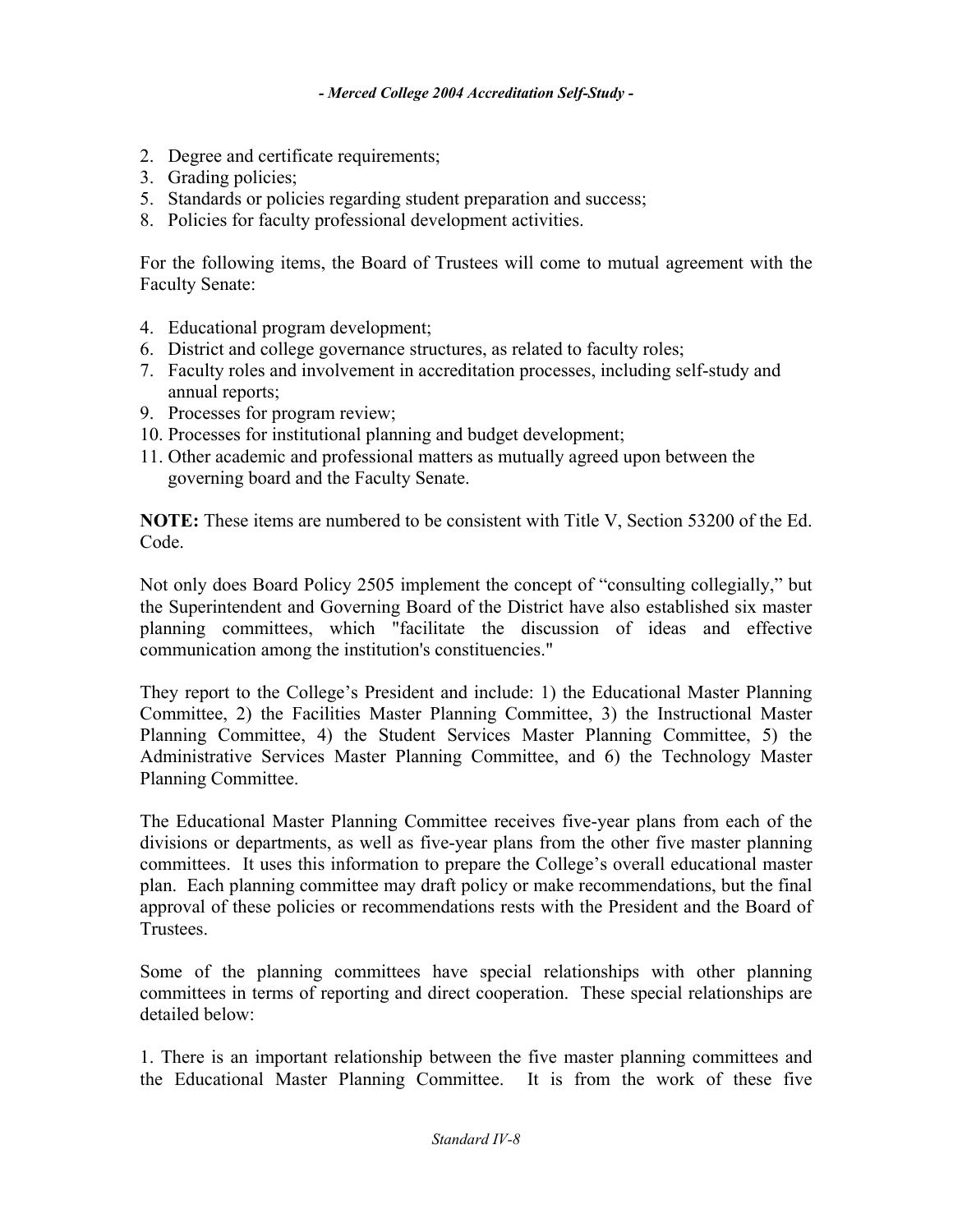committees, and in the context established by the Vision Statement, that the Educational Master Planning Committee works to produce the College's Educational Master Plan.

2. Because the Facilities Master Planning Committee meets on an ongoing basis throughout the year, it has a special responsibility to work closely with the Educational Master Planning Committee in order to ensure that it is following the College's Educational Master Plan.

3. The Facilities Master Planning Committee should also have a close relationship with the Committee on Budget Review & Recommendation due to the inherent need to coordinate the ongoing costs of facilities planning and development with the preparation of the College's annual budget. A member of the Facilities Committee represents the Committee at meetings of the Committee on Budget Review & Recommendation in order to improve communication and coordination between these two key committees.

4. There must be a close relationship between the Staff Planning & Priorities Committee and the Committee on Budget Review & Recommendation to take into account the College's present and future available resources.

The planning process and the Accreditation Self-Study are closely related. Each provides information for the other. For example, the Accreditation Self-Study is distributed to the College planning committees so that they can begin implementing the plans and recommendations for change and improvement included in the self-study. These plans and recommendations are thus incorporated into its planning process.

Together, the planning committees are responsible for reviewing, evaluating and improving all elements found in the institutional standards for accreditation.

The continuing development and implementation of shared governance has been effective in improving communication at Merced College. The implementation of the College's planning model has provided an increased number of well-defined avenues of communication for faculty and staff. The organization and interaction of the planning committees requires effective communication.

Most planning committees prepare minutes of their meetings, which are distributed to others at the College. Drafts of plans, policies or procedures being considered for approval and implementation are distributed frequently for comment.

### **Self Evaluation**

The institution meets the standard. The present policies, procedures and processes related to governance appear to be adequate and should remain in place.

### **Planning Agenda**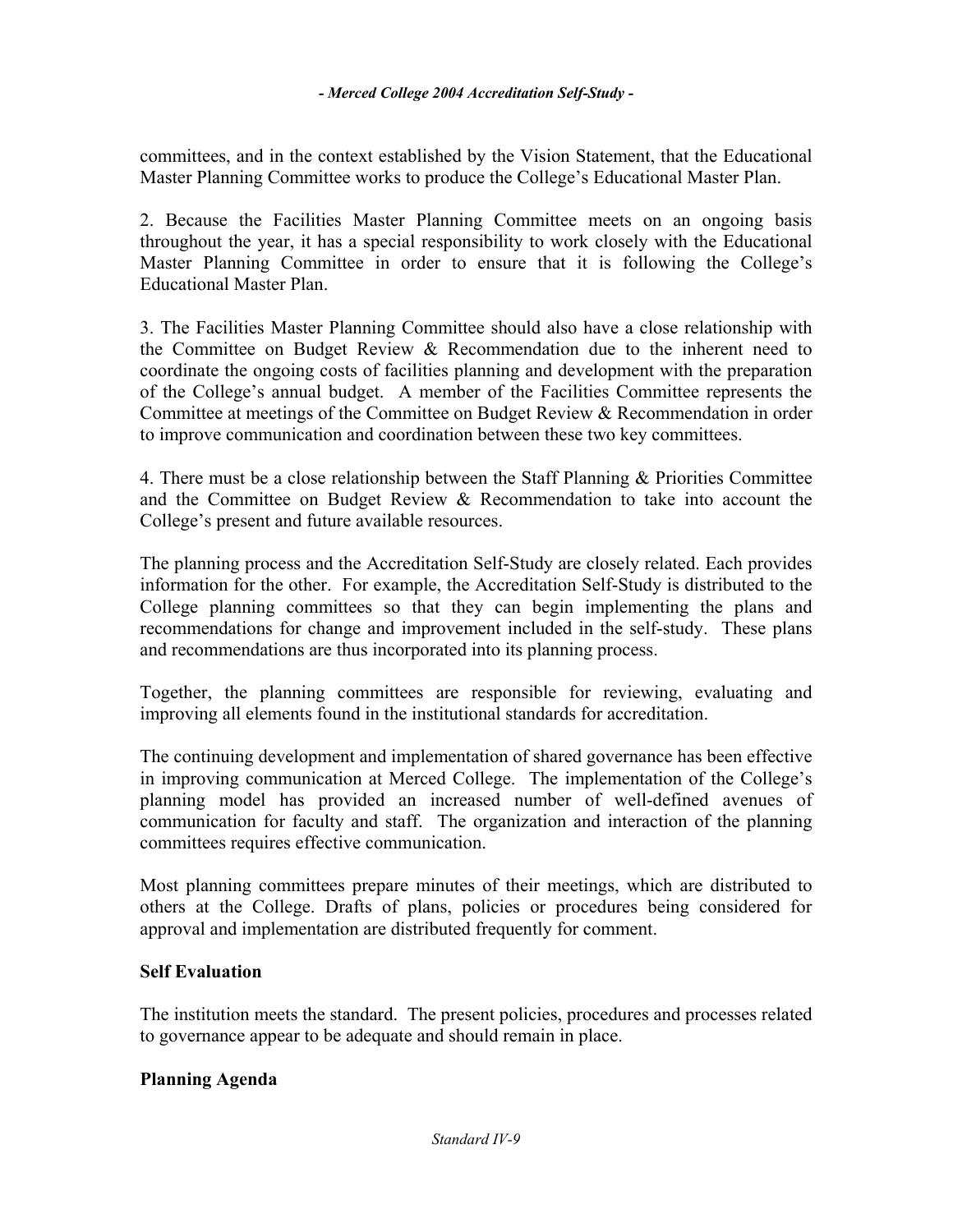No changes are indicated at this time.

*A.4. The institution advocates and demonstrates honesty and integrity in its relationships with external agencies. It agrees to comply with Accrediting Commission standards, policies, and guidelines, and Commission requirements for public disclosure, self study and other reports, team visits, and prior approval of substantive changes. The institution moves expeditiously to respond to recommendations made by the Commission.* 

### **Descriptive Summary**

Merced College responds honestly and expeditiously to recommendations of the accrediting commission. This responsiveness is documented in the Accreditation Midterm Report (2001), circulated to the Faculty and Classified Senates, the MCFA, the local chapter of CSEA, the Management Council, and the leadership of the Associated Students of Merced College. This document specifically addresses the college's responses to recommendations in several standards from the previous self-study, and includes a copy of the 1998 accreditation self-study report. The recommendations and the college's responses are candidly reported and assessed.

For example, in Standard 1, the commission recommended that the institution work to "establish long-term goals that are a part of the college-wide planning process and integrated with the mission statement," to "clearly define and implement the program review process and integrate it with the College planning and budgeting process," to "systematically assess progress in meeting the College mission, planning goals, and identified priorities for improvement of programs and services by integrating institutional research with, and in support of, planning and evaluation of outcomes," to "enhance the use of technology in programs and services throughout the college," to "continue to integrate multiculturalism more broadly throughout programs," to "increase the number of ethnic minority faculty, staff, and management personnel by expanding and refining activities in such areas as mentoring, recruiting, and retention," and to "adopt policies and procedures for the regular assessment of the Board and CEO that meets the accreditation standards. Evidence presented in this section of the current self-study suggests that the institution has made a serious commitment to addressing these recommendations.

The institution's communications with the public detailing its qualities and level of effectiveness are accurate.

Merced College makes regular reports to these agencies:

1. United States General Accounting Office – **"**Survey on the Role of Community College and Technical Schools in Workforce Development." This is a relatively new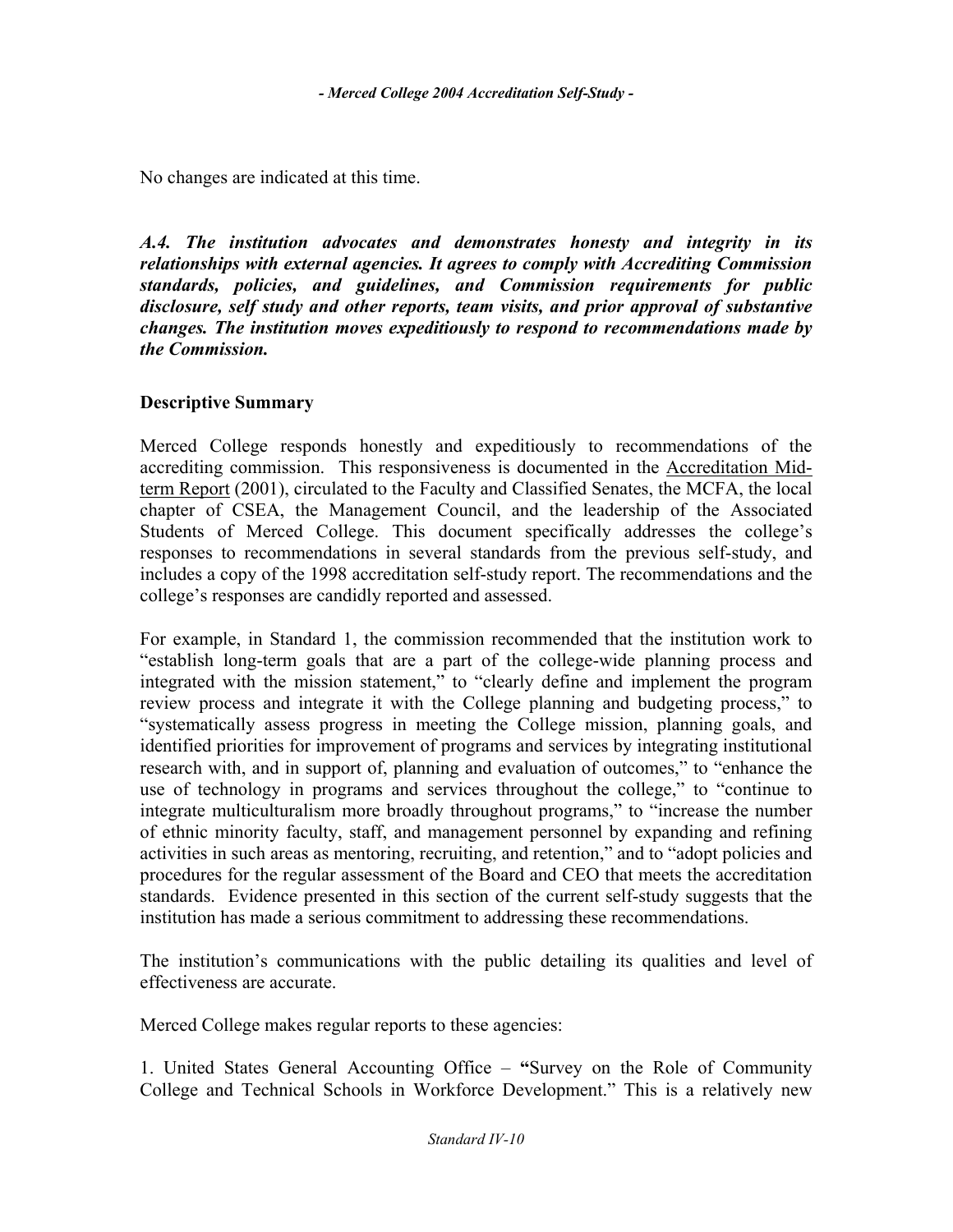report that seeks to track community college vocational education and technical preparation student demographics and achievements.

2. Inter-segmental Post Secondary Educational Data System (IPEDS). A major report, IPEDS requires reporting (*severe* penalties are strictly enforced) on a three-month schedule. There are 12 individual reports (about 3 per period) dealing with everything from faculty salary schedules to student demographics to financial aid. These reports form the basis of the institution's data profile for the NCES (National Center for Education Statistics), the master site for all federally collected data on colleges throughout the country. They establish our eligibility for student federal financial aid, eligibility for federal grants, and classification listings for ethnic/race determinations on state reports; they are also referenced for budgets and expenditures, as well as other selected information.

3. California Community College Chancellor's Office (CCCCO). The CCCCO is in reality a collection point for many data sets: assessment instrument validation reports, matriculation data, articulation data and reports, and Partnership for Excellence data and reports. Generally, they are maintained by member community colleges through grants funded by the CCCCO. We maintain files and report to the appropriate area as necessary.

4. Annual Performance Reports are required by various funding agencies at the state or federal level. The college currently maintains about six large grants, including two Title V Hispanic-Serving Institution grants, as well as a number of local pass-through grants at the county level. The college maintains files and reports as required by local, state, and federal agencies.

5. The Department of Education accesses the data reported to the CCCCO and others. For instance, some of the IPEDS reports are forwarded to the NCES by the Chancellor's Office, which the Merced College researcher then reviews and edits if necessary. These data are picked up by the California Post Secondary Education Commission (CPEC) and also used for their reports. In addition, they are used by the California State Department of Education. At the federal level, IPEDS is the main source of college information.

6. Much data is not directly reported. The district maintains the data files for their own use and research and in anticipation of potential site visits by outside agencies.

# **Self Evaluation**

Merced College meets the standard.

The college advocates and demonstrates honesty and integrity in its relationships with external agencies and complies with Accrediting Commission standards, policies, and guidelines, and the Commission's requirements for public disclosure, self study and interim accreditation reports, team visits, and the need for prior approval of any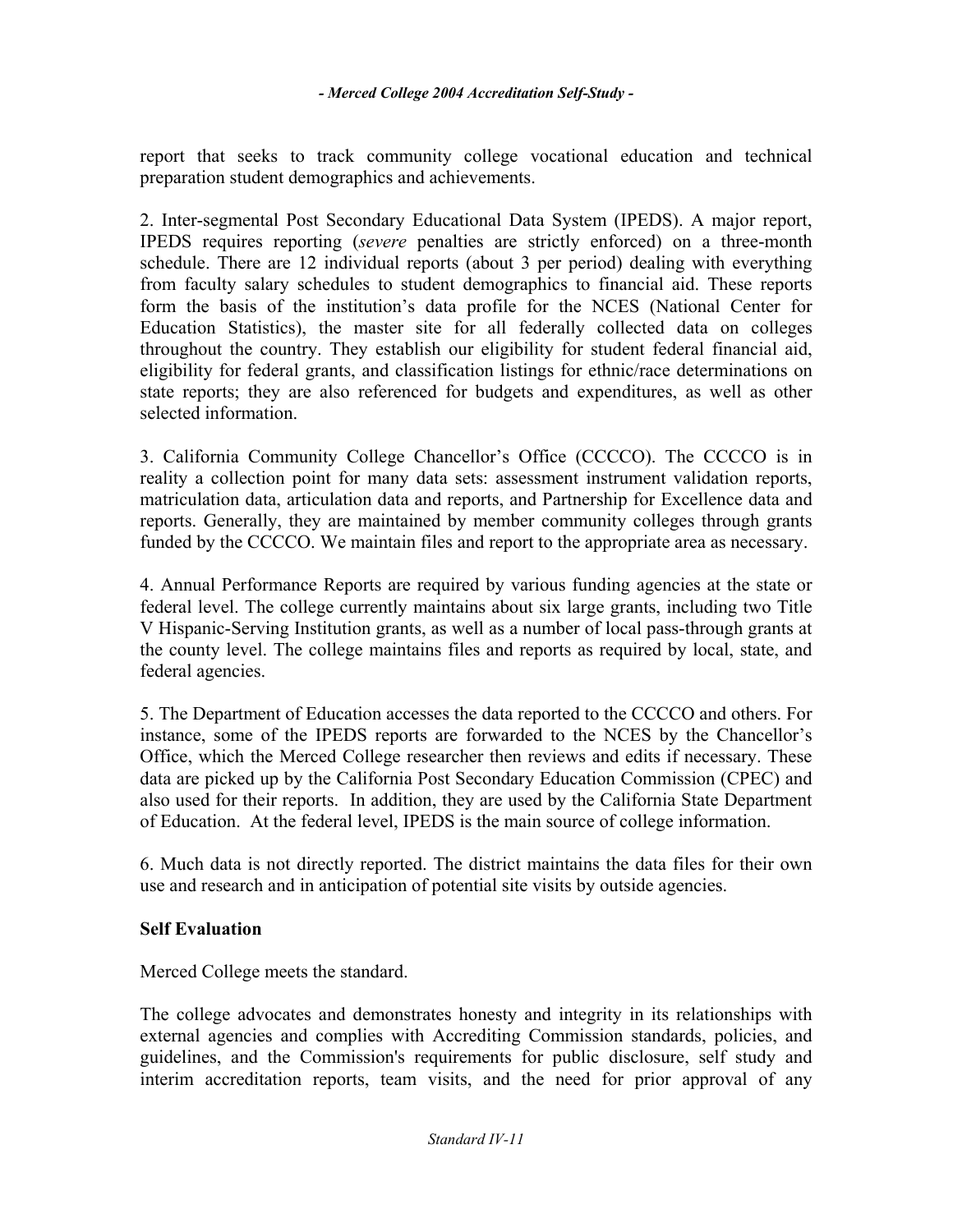substantive changes. Merced College has responded honestly and expeditiously to previous recommendations of the Accrediting Commission.

#### **Planning Agenda**

No changes have been indicated at this time.

*A.5. The role of leadership and the institution's governance and decision-making structures and processes are regularly evaluated to assure their integrity and effectiveness. The institution widely communicates the results of these evaluations and uses them as the basis for improvement.* 

#### **Descriptive Summary**

In response to recommendations from the 1998 accreditation self-study report to adopt policies and procedures for the regular assessment of the Board and CEO, "the Merced College Board of Trustees has established a policy of regular assessment of the Board," and has "established a process by which the CEO [is] evaluated on an annual basis" (Accreditation Mid-term Report).

#### **Self Evaluation**

The institution partially meets the standard.

Leadership personnel are regularly evaluated and the institution communicates the results of these evaluations and uses them as the basis for improvement.

The institution's governance and decision-making structures and processes, however, are not regularly evaluated in a systematic way.

#### **Planning Agenda**

The institution will develop a systematic means of evaluating decision-making structures and processes.

### *B. Board and Administrative Organization*

*In addition to the leadership of individuals and constituencies, institutions recognize the designated responsibilities of the governing board for setting policies and of the chief administrator for the effective operation of the institution. Multi-college districts/systems clearly define the organizational roles of the district/system and the colleges.*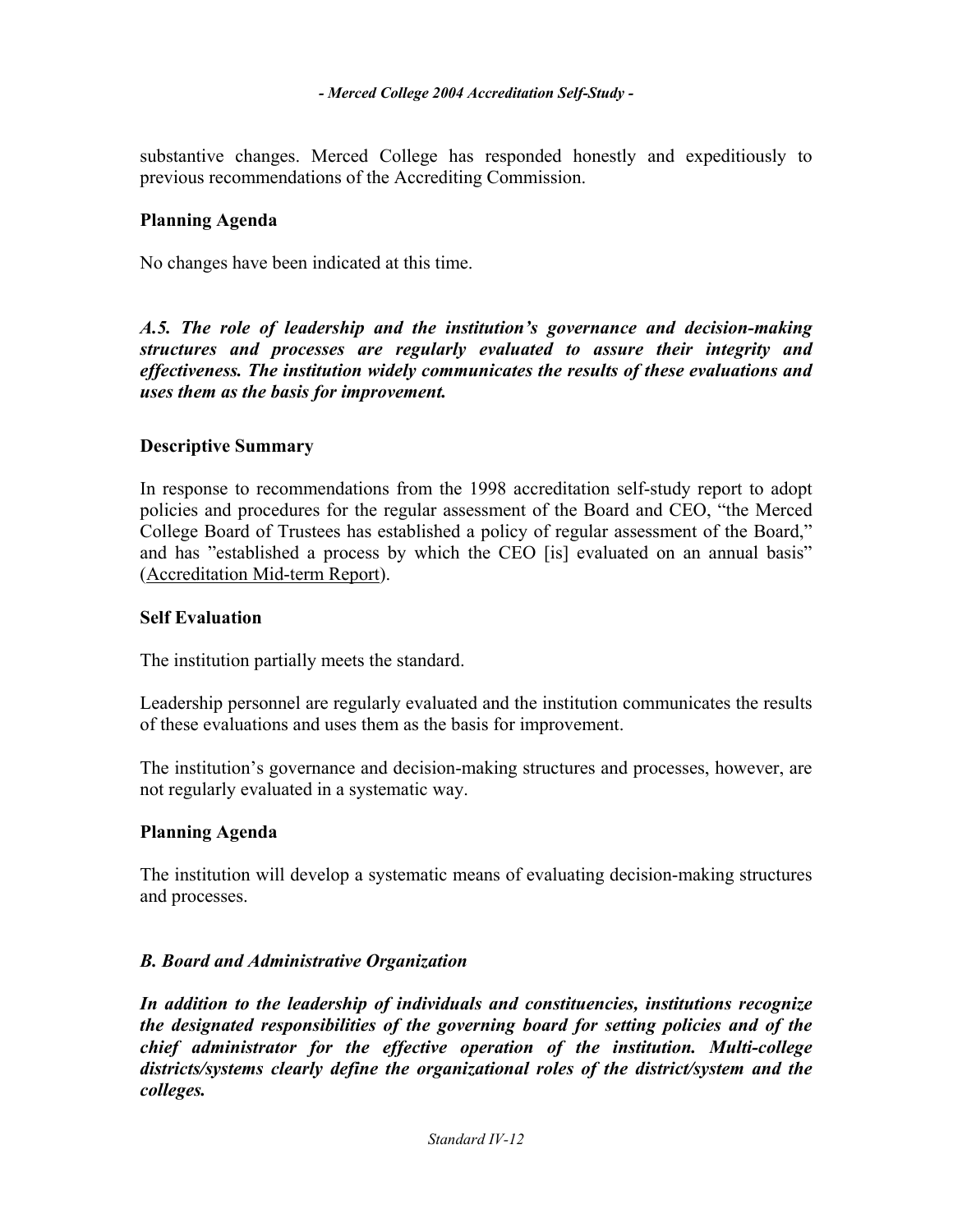*B.1. The institution has a governing board that is responsible for establishing policies to assure the quality, integrity, and effectiveness of the student learning programs and services and the financial stability of the institution. The governing board adheres to a clearly defined policy for selecting and evaluating the chief administrator for the college or the district/system.* 

### **Descriptive Summary**

Merced College has a seven person Board of Trustees whose members are elected by residents of the District. A student trustee participates and "votes" in an advisory capacity. The Merced Community College District has a comprehensive manual, Board Policy and Administrative Procedures that contains information on the Board's policies with respect to student learning programs and services, as well as the financial stability of the institution. These policies are reviewed and updated as necessary on an ongoing basis. Board policies 1100, 1200, and 2010 describe the district, its mission, and board membership*.* 

The policy describing selection of the chief administrator is contained in Board Policy 2111, last updated in October of 1995. This policy is currently being reviewed and may be revised. The new policy will be titled Board Policy 2431, "CEO Selection".

Merced College has had only five presidents during its forty-plus years of existence. The most recent presidential hire took place in 1998, when Dr. Benjamin Duran was selected. Although Dr. Duran was already a district employee, Board Policy 2111 was followed. Dr. Duran was interviewed as part of a nation-wide search. There was input from a wide variety of constituencies as part of the selection process, although the final decision belonged to the Board of Trustees.

### **Self Evaluation**

The District has an effective Board of Trustees system. Presidential hiring follows established Board Policy.

### **Planning Agenda**

No changes are indicated at this time.

*a. The governing body is an independent policy-making body that reflects the public interest in board activities and decisions. Once the board reaches a decision, it acts as a whole. It advocates for and defends the institution and protects it from undue influence or pressure.*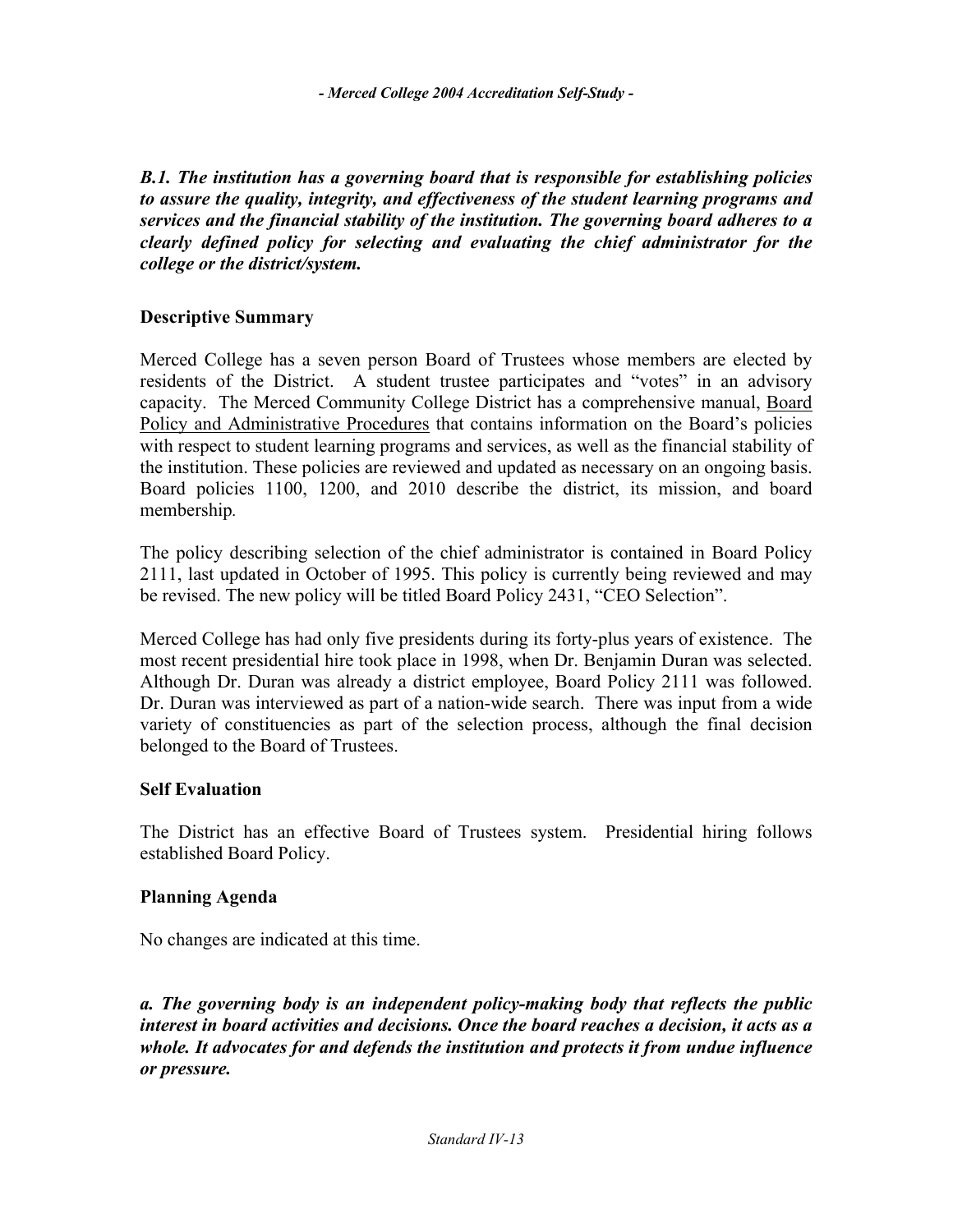### **Descriptive Summary**

Board Policy 2010 "Board Membership" states that no person who is an employee of the district may be a member of the governing board, and further directs that no member of the board shall hold an incompatible office during their term of service. The Merced Community College District is part of the public system of higher education maintained by the State of California; therefore, no members of the board are owners.

Merced Community College District Board Policy 2100 mandates that the Board of Trustees represent seven geographic regions within the service area of the district. The district's trustee areas were redistricted most recently in 2001. According to correspondence with the Civil Rights Division of the U.S. Department of Justice, dated January 28, 2002, the Board decided that the "District should study the feasibility of revising the process by which Board members were elected so that members of the Board would be elected by and represent only the voters of their individual trustee areas rather than the District at large. In addition, the Board chose to establish a majority minority trustee area." The plan for redistricting was discussed at Board meetings in May, August, September, and October 2001, when the new geographical boundaries were approved.

At the present time, any person who meets the criteria for board membership (such as geographical representation and lack of conflict of interest) is eligible to be elected. The current Board of Trustees is also diverse in ethnicity and gender.

### **Self Evaluation**

According to Trustee James Glidden, the Board of Trustees "speaks with one voice." This is intended to demonstrate that the board operates as a whole and to prevent either external or internal divisiveness. Board members are active and visible in the community and at the state and national level. One trustee currently is president of the California Community College Trustees (CCCT), a statewide organization.

### **Planning Agenda:**

No changes are indicated at this time.

*b. The governing board establishes policies consistent with the mission statement to insure the quality, integrity, and improvement of student learning programs and services and the resources necessary to support them.* 

### **Descriptive Summary**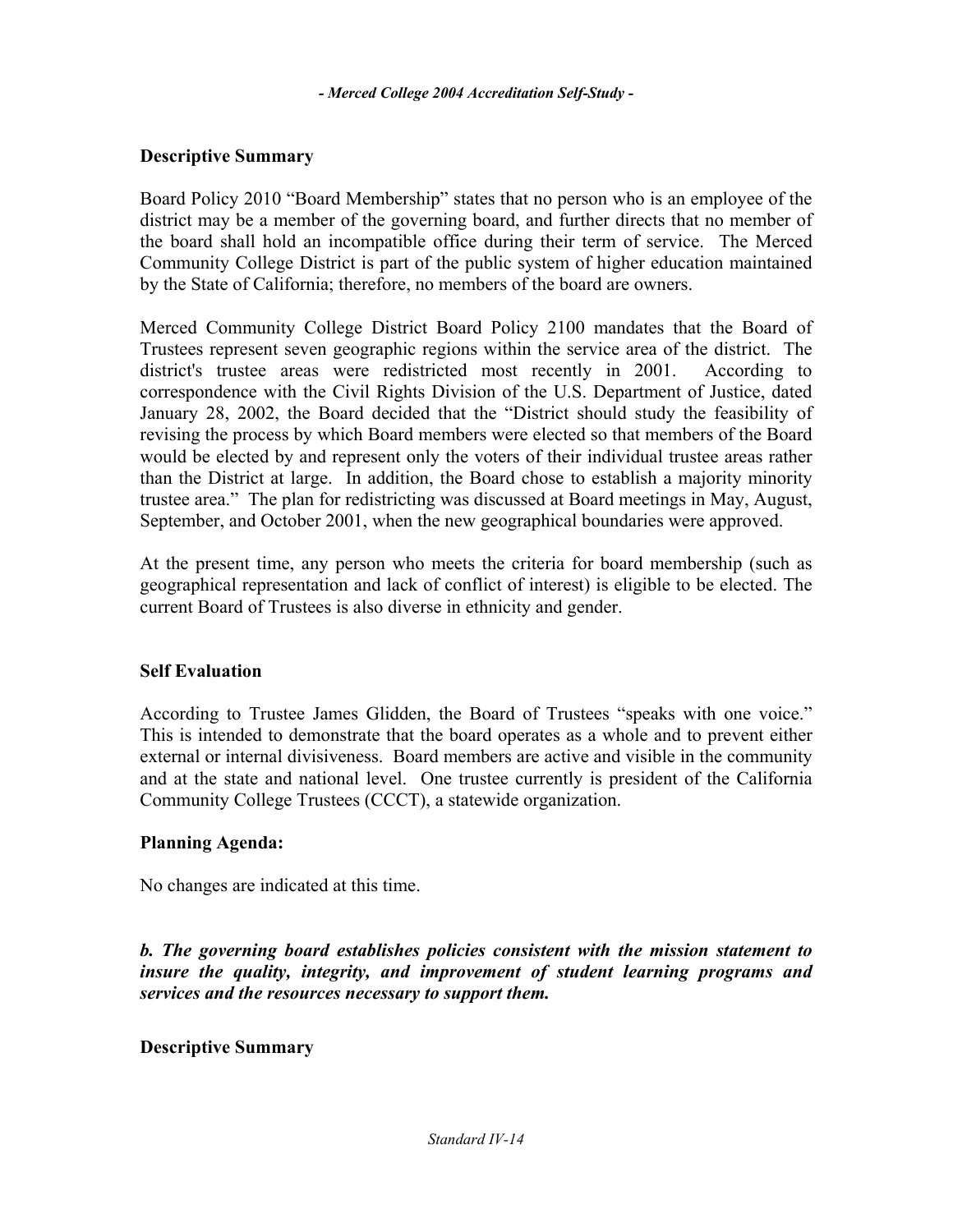The Merced Community College Mission Statement, as described in Board policy 1200, places the college's "focus on students and their success." Specific language is included in this statement that reflects the expectations of the Board: "We set high standards to encourage students to reach their highest potential in a supportive environment." The "Board of Trustees Goal Statements" (readopted September 4, 2001) contains Board expectations regarding strengthening teaching and learning, providing access to all students, keeping technology available and current, and building and maintaining facilities that meet student needs. Board Policy 4020 also mandates that "programs and curricula of the district shall be high quality, relevant to the community and to student needs, and evaluated regularly to ensure quality and currency."

#### **Self Evaluation**

Board policies are consistent with the current Mission Statement, including the Board of Trustees Mission Statements and Board Policy 4020. Board interest in the college's mission, vision, and goals can be validated in numerous documents. Sample documents are dated January 19/20, 1996, April 18, 19, 23, 1997, October 1, 1998, November 3, 1998, December 15, 1998, May 8, 2002, April 2, 2002, and May 7, 2002.

### **Planning Agenda**

Annual Board planning meetings to review goals should continue to support the quality and improvement of the college's student learning programs.

### *c. The governing board has ultimate responsibility for educational quality, legal matters, and financial integrity.*

### **Descriptive Summary**

The Board acknowledges these responsibilities through their actions at each of their meetings. All shared governance committees explicitly recognize the Board's authority. The Board is responsible for approving all contracts, budgets, as well as addressing legal matters. The Board's role is delineated in several Board policies, including Board Policy 2410, which states, "The Board may adopt such policies as are authorized by law or determined by the Board to be necessary for the efficient operation of the District."

#### **Self Evaluation**

As part of the state community college system, Merced College trustees cannot operate completely independently*.* The Board is subject to the California Education Code, regulations established by the legislature, and the Chancellor's Office reporting requirements. As long as their decisions do not conflict with state laws and regulations, the Board of Trustees can establish policy, make financial decisions, and otherwise make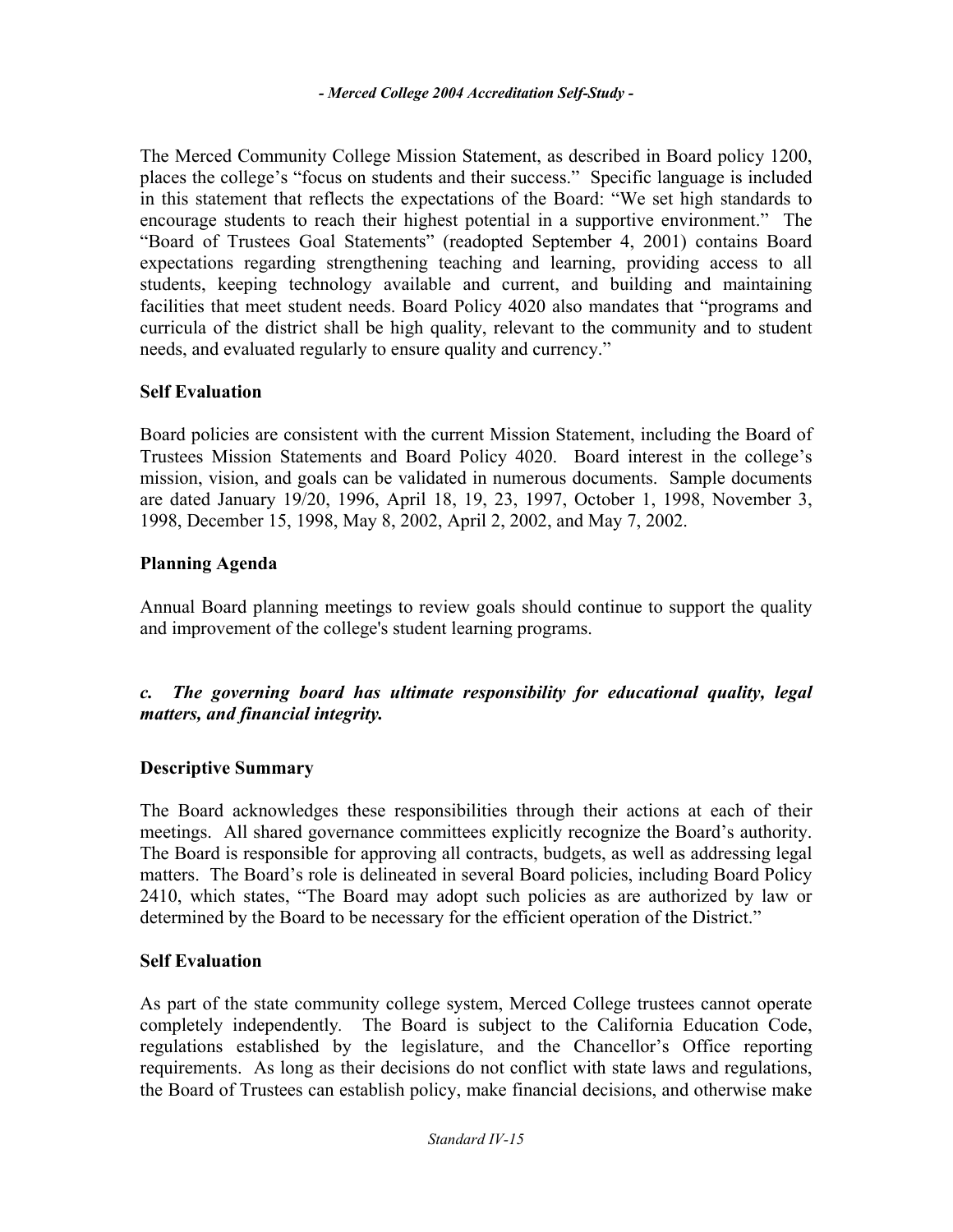decisions affecting Merced College. Normally, these actions are considered final. However, according to Trustee James Glidden, the Board reserves the right to review and alter policies as needed. The Board also solicits the advice of experts when needed.

### **Planning Agenda**

No changes are needed at this time.

*d. The institution of the governing board publishes the board bylaws and policies specifying the board's size, duties, responsibilities, structure, and operating procedures.* 

#### **Descriptive Summary**

The Merced Community College District Board Policies and Administrative Procedures may be found in several locations including the Merced College web site, the college library, the President's office, and several administrative offices.

#### **Self Evaluation**

Merced College policies and administrative procedures are readily available to the college community and the public.

### **Planning Agenda**

No changes are indicated at this time.

*e. The governing board acts in a manner consistent with its policies and bylaws. The board regularly evaluates its policies and practices and revises them as necessary.* 

### **Descriptive Summary**

Merced College board policies are gradually being updated in numerical order as part of the district's cooperation with the Community College League of California. The League produces standardized college board policies that may be adopted and revised as needed by member institutions. This process ensures high quality policy development that has been reviewed at several different levels. Several different policies are reviewed at each Board meeting. Policies may be changed at any regular board meeting. Policies that may need updating more often are reviewed more often. Board members believe that they actions are consistent with their policies and bylaws.

### **Self Evaluation**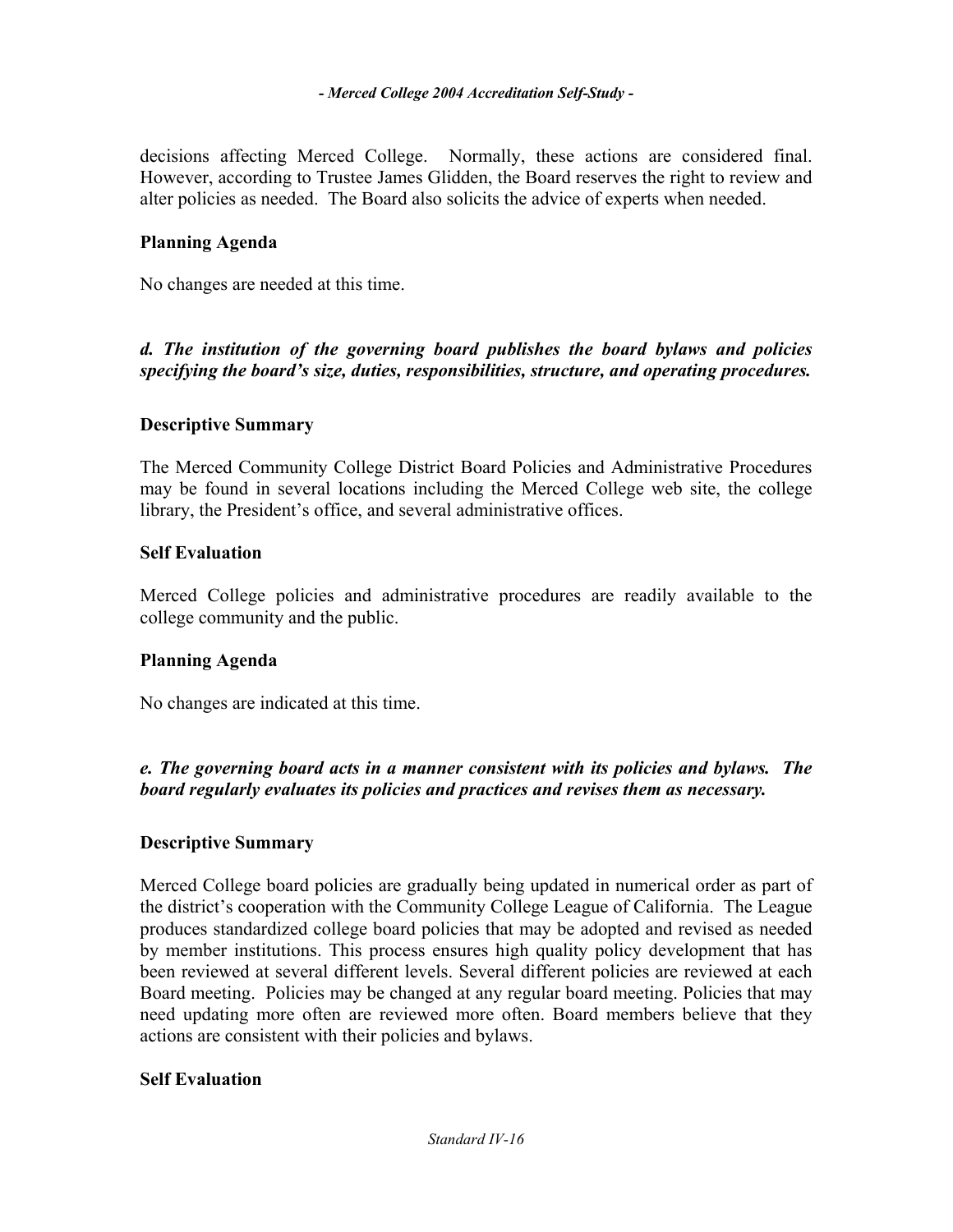Board members and the President believe that this process for updating policies and procedures is working well for Merced College. The system allows for the development and implementation of new policies on a priority basis while paying attention to the need for a comprehensive review of all policies. A review of multiple Board meeting minutes indicates that the process was initially addressed at a special workshop on September 17, 1996. Training was provided by Cindra Smith, Director of Educational Services for the Community College League of California.

# **Planning Agenda**

No changes are indicated at this time.

### *f. The governing board has a program for board development and new member orientation. It has a mechanism for providing for continuity of board membership and staggered terms of office.*

### **Descriptive Summary**

Board Policy 2100, "Board Elections," states that the term of office for each board member will be four years. Elections are scheduled every two years in even-numbered years. A listing of all Merced College trustees and their terms of office is included in the Standard 4 documents. Terms of trustees are staggered so that, as nearly as practical, one half of the trustees shall be elected at each trustee election." Vacancies on the Board may be filled by special election or by provisional appointment (Board Policy 2110). Student participation on the board is achieved by having an elected student, usually the annuallyelected Student Body President, serve in a non-voting capacity, as outlined in Board Policy 2105 "Election of Student Members".

### **Self Evaluation**

Special Board meetings are scheduled each year to increase Board member knowledge about college functions, especially the budget. Board members also attend various statewide meetings in order to have a broader perspective. Board members have a history of leadership in statewide organizations. For example, board member, Lewis Braxton, is currently president of the California Community Colleges Trustees organization. Trustees have copies of the Trustee Handbook, a publication of the Community College League of California that provides a general overview of the California Community Colleges' system.

Merced College traditionally has a mentoring program for new trustees. The other Board members and administrators orient new members to all facets of college operations, as well as the role and responsibilities of the board. At the time of this writing, all trustees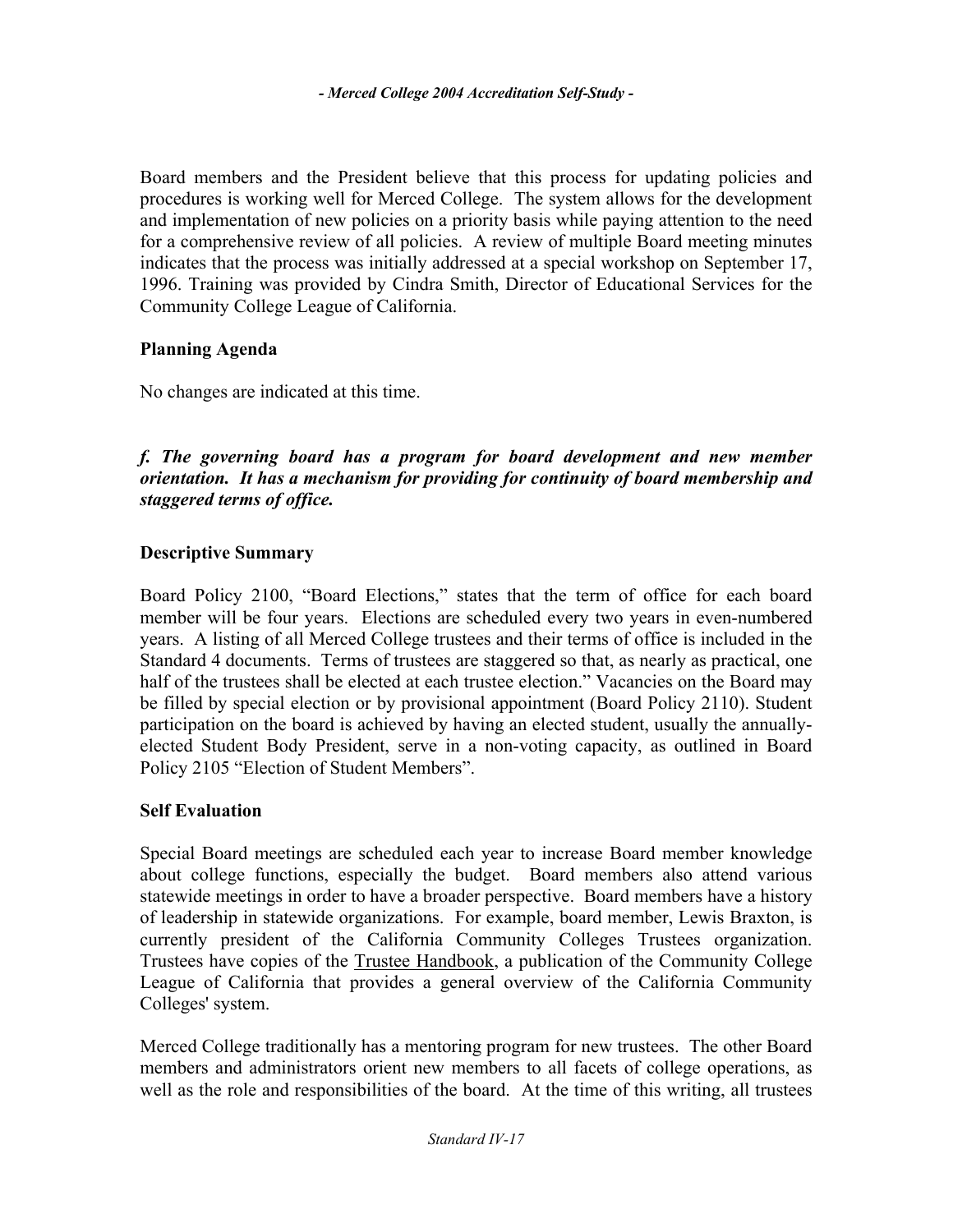have been in office since at least 1998. Two of the three most recently elected trustees are retired Merced College faculty members and are very familiar with community colleges. They also served as trustees for school districts. The third new Board member received more intensive mentoring and orientation at the time of her election. Any potential trustee candidate is offered an opportunity for a general orientation to the college as well.

In addition, Board members and Board chairpersons attend the annual Community College League's legislative conference. This conference is preceded by training for new Board members and Board chairpersons.

Board members receive information about accreditation standards and the self-study process on an ongoing basis. In addition, they have always been involved with approval of college curriculum and other programs related to learning outcomes. It is the Board's perception that the college's administration and faculty keep them appraised of new developments and issues in a thorough and timely way. Trustee Glidden believes that the Board will need more in-service due to the significant changes in the accreditation standards, and this will occur as the self-study develops.

### **Planning Agenda**

Although the previous methods for orienting Board members met their needs, it is believed that improvements will be needed if a trustee is elected who is not familiar with Merced College and/or the California Community College system. The Board of Trustees will develop a more formalized orientation system for new Board members.

### *g. The governing board's self evaluation process for assessing board performance are clearly defined, implemented, and published in its policies and bylaws.*

### **Descriptive Summary**

Board Policy 2745, "Board Self Evaluation," speaks to the need to address performance, including areas "which are working well and those which may need improvement." This policy is followed by the Board as described. Administrative procedures outline six steps, which include determination of an evaluation instrument or process, how the evaluation will be distributed and completed, frequency of self evaluations, how the results will be presented, and how they will be used for goal setting. The "Merced Community College District Board of Trustees Assessment Instrument" contains thirtythree items for consideration, including several related to mission and goals, planning, and Board education.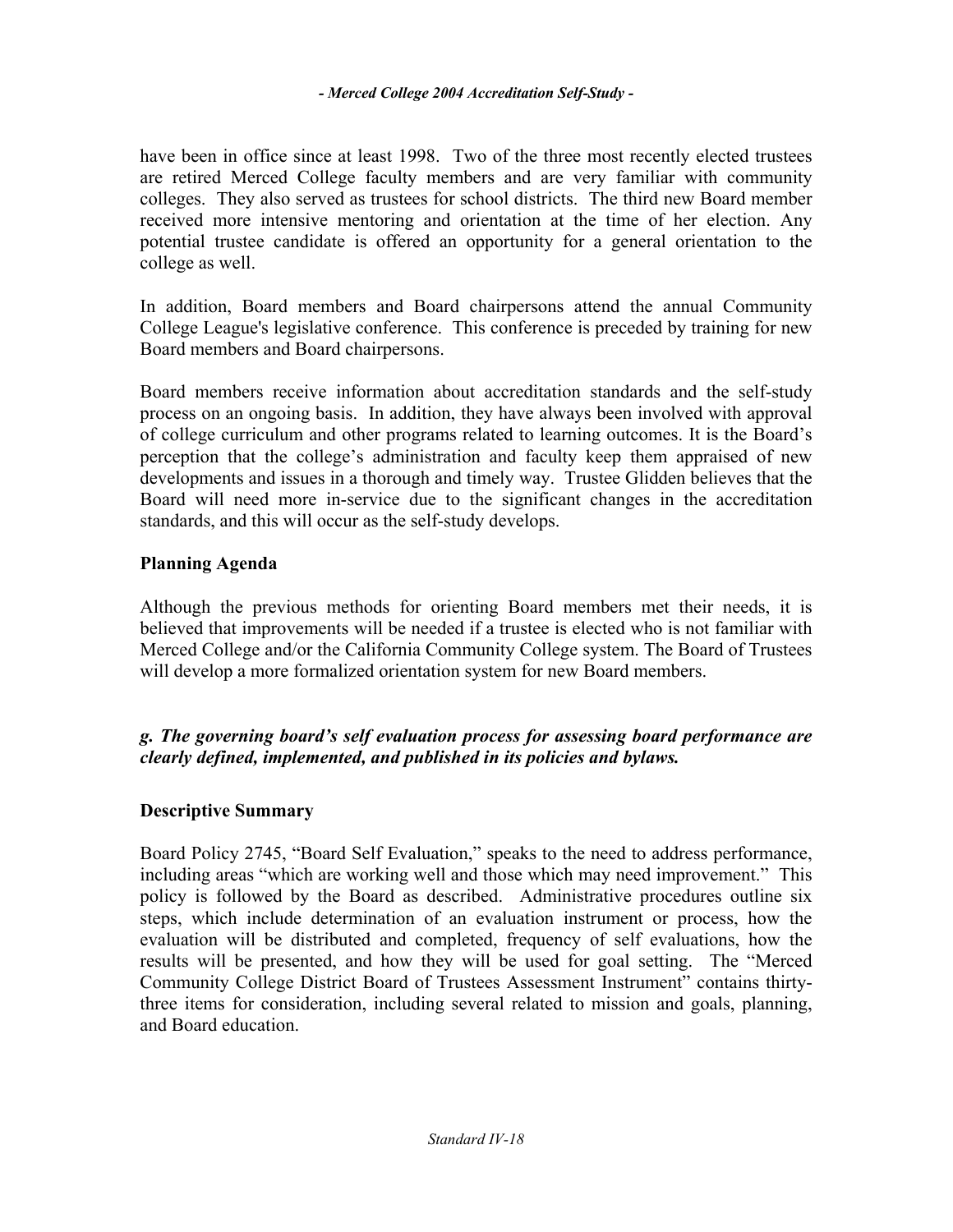# **Self Evaluation**

Trustee Glidden perceives the instrument as effective in terms of self evaluation. He personally would like some better method for external review, but the Board has not been successful in finding a mechanism that would allow for frank feedback. Many employees might be unwilling to express their true opinions for fear of reprisal. The eventual conclusion was that the electorate ultimately determines Board effectiveness, and that alternate candidates would be encouraged to run if there was discontent with the incumbents' performance.

### **Planning Agenda**

No changes are indicated at this time.

*h. The governing board has a code of ethics that includes a clearly defined policy for dealing with behavior that violates its code.* 

### **Descriptive Summary**

Board Policy 1615, "The Tenets of Merced Community College District Trusteeship," address a variety of ethical issues and district purposes. The second paragraph of Policy 1615 states that, "The primary purpose of the Board of Trustees is to serve as a representative force, always expanding and improving the College's service to people." Succeeding sections address commitment, service, evaluation, allegiance, purpose, responsibility, and teamwork. The policy specifies that trustees should avoid conflicts of interest and recognize their level of authority and legal responsibilities.

All college policies are gradually being updated and/or replaced as part of the college's partnership with the Community College League of California. Board Policy 1615 will be replaced at a future date.

### **Self Evaluation**

Previously, there has been no stated or written process for dealing with unethical behavior by board members, beyond the submission of an annual conflict of interest statement. No one contacted could remember any history of unethical Board member behavior.

### **Planning Agenda:**

Recently, a copy of the Community College League's "Board Policy 2715 - Code of Ethics/Standards of Practice" was obtained for review and consideration by the Merced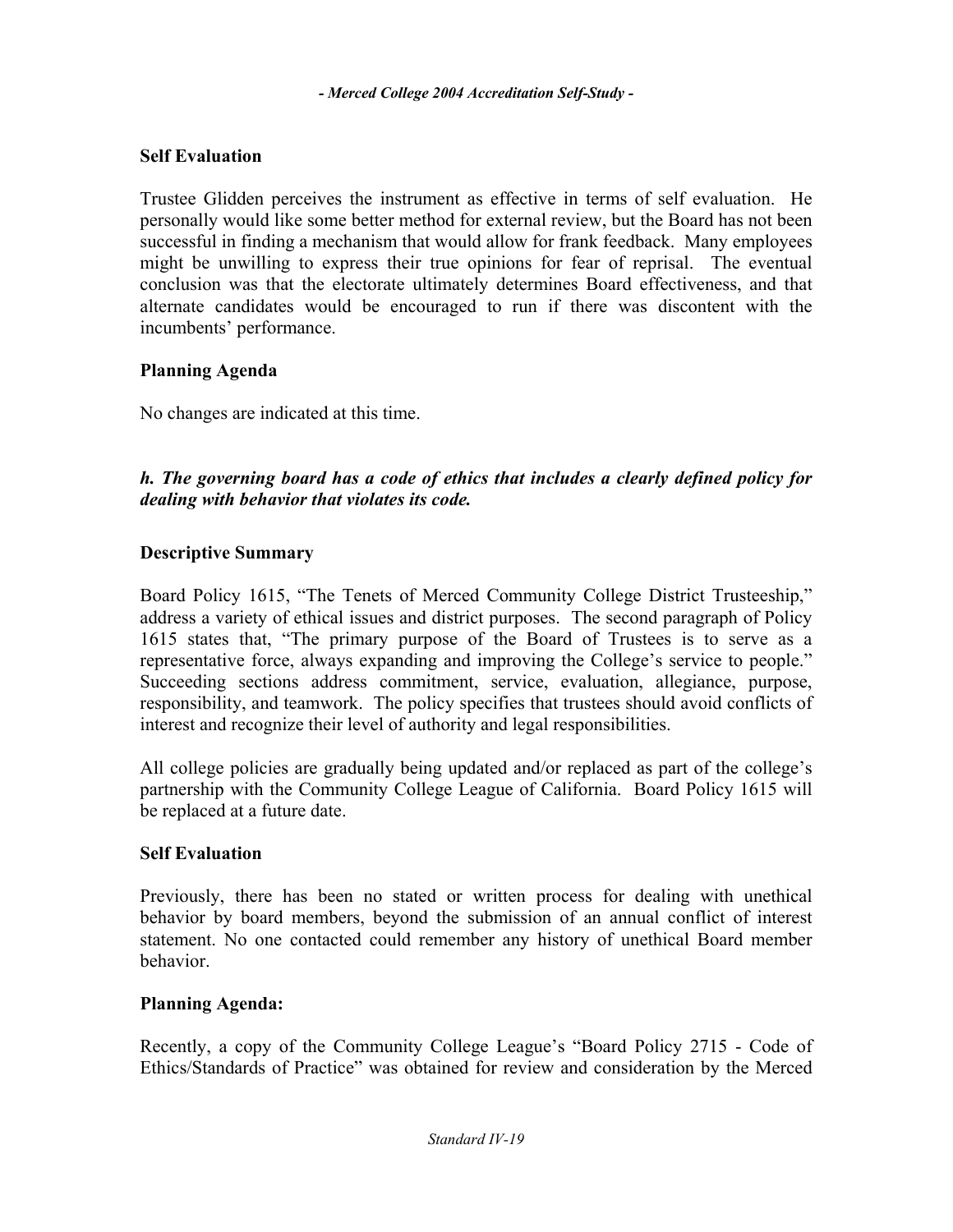College Board of Trustees. This policy was adopted by the Board on May 4, 2004. Board Policy 2175 now provides a code of ethics for the college's Board of Trustees.

### *i. The governing board is informed about and involved in the accreditation process.*

### **Descriptive Summary**

Trustee Jim Glidden has been appointed as a liaison to the current accreditation self-study team. He has served as an information conduit to the Board regarding the accreditation self-study. Mr. Glidden also worked with the Board to inform them of changes in the accreditation standards.

The Vice Presidents of Instruction and Student Personnel Services have provided Board training and information about accreditation for many years on an ongoing basis. The trustees are appraised of, or receive copies of, reports that are sent to the Commission. These typically take place during board meetings or during special board workshops. Board members are involved with the self-study, both as sources of information, as well as in planning and oversight.

Board actions demonstrate a commitment to institutional improvement, particularly in the area of educational master planning. In some cases, the Board's hands are tied in terms of resource allocations. For example, they cannot designate how categorical funds will be used since they must adhere closely to existing state and federal regulations.

### **Self Evaluation**

The Board has been supportive of learning outcomes in those areas where there is flexibility. For example, they approved the Partnership for Excellence projects (such as assistance from Norton Grubb) when funding was available, and they have supported efforts to bolster the college's matriculation plan. They also were instrumental in the passage of Bond Measures J and H, which will vastly enhance the college's educational facilities in Merced and Los Banos.

### **Planning Agenda**

The Board's self-assessment process will be reviewed to compare it with the new standards at their Spring 2004 Board Workshop. Their current self-assessment was created when the previous standards were in effect.

*j. The governing board has the responsibility for selecting and evaluating the district/system chief administrator (most often known as the chancellor in a multicollege district/system or college chief administrator (most often known as the president) in the case of a single college. The governing board delegates full*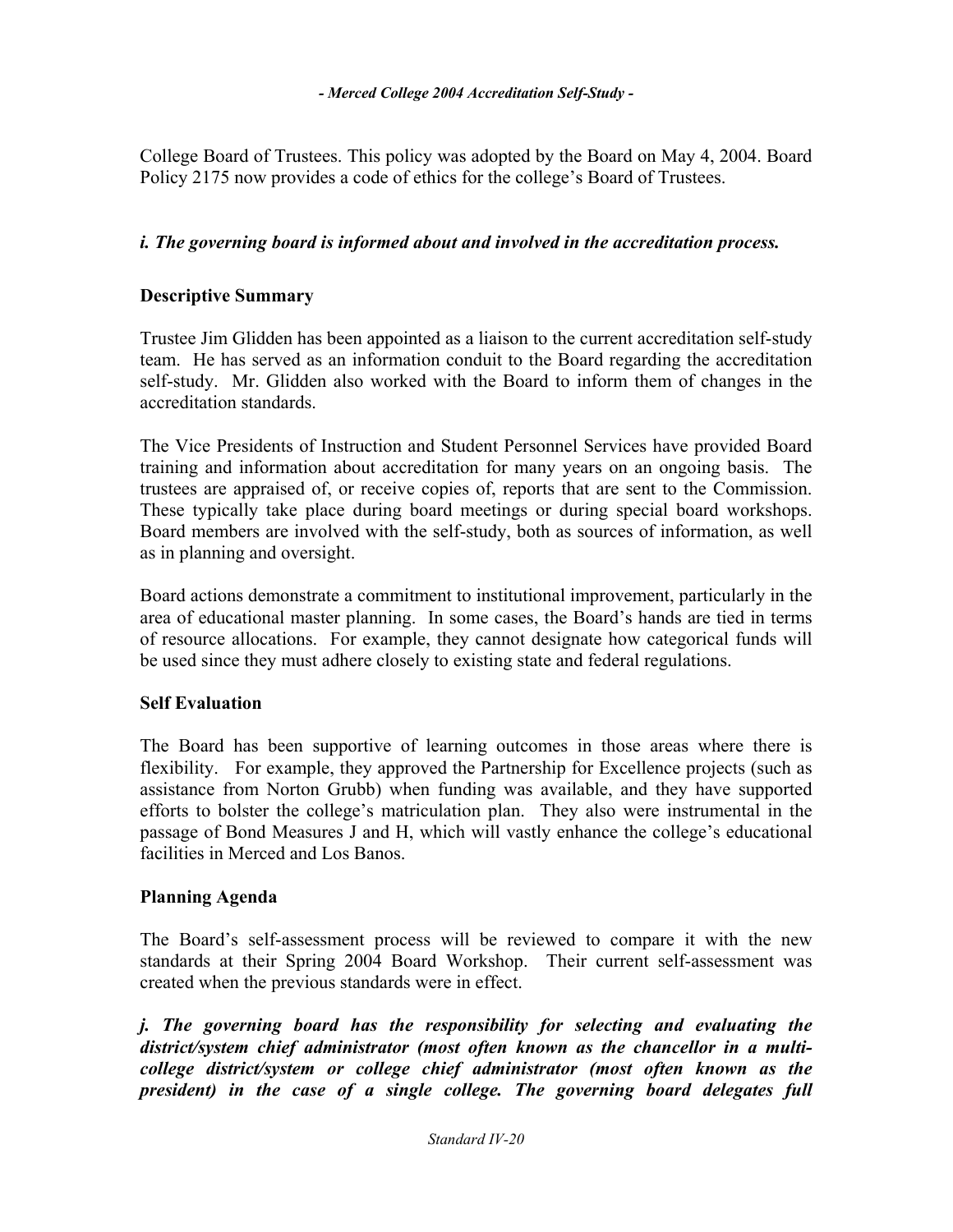### *responsibility and authority to him to implement and administer board policies and holds him/her accountable for the operation of the district/system or college, respectively.*

# **Descriptive Summary**

Board Policy 2430 is titled "Delegation of Authority to Superintendent/President." It states that the Superintendent/President is responsible for administering policies and "all decisions of the Board requiring administrative action." The President may delegate powers and duties to others, but he remains responsible to the Board for the completion of these duties. In addition to these general powers, Board Policy 6100, "Delegation of Authority For General Business Procedures" specifically cedes to the Superintendent/President the authority to manage the fiscal affairs of the institution.

The President also is empowered to interpret Board policy. He is expected to perform the job duties as defined in his job description, which includes making sure that laws and regulations are followed and that required reports are completed as specified. In addition the President also assists with policy development.

Board Policy and Procedures 2111 outline the selection and appointment process for the Superintendent/President. The Board may contact a wide variety of people and groups to assist with the recruitment process. A committee, which includes wide representation from the college community, assists the Board in recruitment and selection, but the Board retains the right of final approval. This policy was utilized when the current Superintendent/President was hired in 1998.

Board Policy and Procedures 2435 describe the process for evaluation of the Superintendent/President. The process is developed collaboratively between the President and the Board on an annual basis. The evaluation criteria are based on the President's job description and the "goals and objectives developed in accordance with Board Policy 2430."

In delegating its authority for general business procedures to the President, (Board Policy 6100), the Board sets clear expectations for regular reports. The President is required to "…make appropriate periodic reports to the Board and shall keep the Board fully advised regarding the financial status of the District." To this end, an annual budget must be submitted to the Board, as well as a copy of the annual audit of the district's financial records (Board policies 6200 and 6400).

The Superintendent/President's contract includes specific language about how authority is delegated to him by the Board of Trustees. According to Trustee Glidden, there have been no concerns about delegation of authority to the President. Mr. Glidden believes that expectations are clear. He stated several times that the Board receives extensive information from the President and other college employees regarding all significant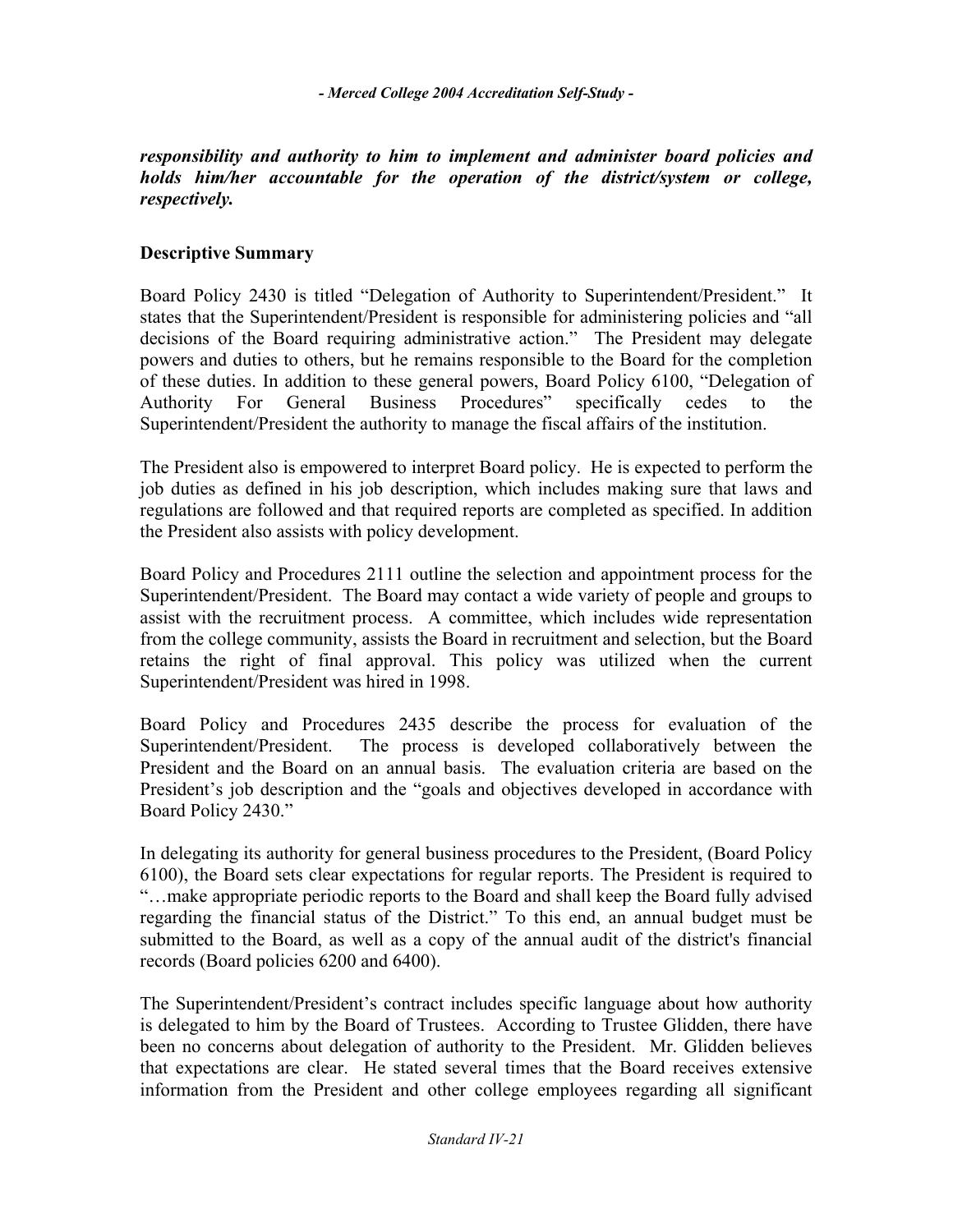areas of the college, including educational services, the budget, and legal issues. He also believes that shared governance generally has had a positive impact on Board performance and actions.

### **Self Evaluation**

The process for selecting the Superintendent/President works well for Merced College. Delegation of authority and responsibility by the Board to the President has been clear and effective.

### **Planning Agenda**

No changes are indicated at this time.

### *B.2. The president has primary responsibility for the quality of the institution he/she leads. He/she provides effective leadership in planning, organizing, budgeting, selecting and developing personnel, and assessing institutional effectiveness.*

Board Policy 2430 (Delegation of Authority to Superintendent/President) specifies that the Board delegates to the Superintendent/President the executive responsibility for administering the policies adopted by the Board and executing all decisions of the Board requiring administrative action.

The Superintendent/President may delegate any powers and duties entrusted to him or her by the Board, including the administration of individual colleges and centers, but will be specifically responsible to the Board for the execution of such delegated powers and duties.

*a. The president plans, oversees, and evaluates an administrative structure organized and staffed to reflect the institution's purposes, size, and complexity. He/she delegates authority to administrators and others consistent with their responsibilities, as appropriate.* 

### **Descriptive Summary**

As stated in Board Policy 2220, Assistants to Chief Administrative Officer, an administrative structure has been developed to help the President of the college oversee and manage institutional goals and responsibilities.

The College's administration includes the Management Team, which has about forty members. However, many of these employees are not considered senior administrators.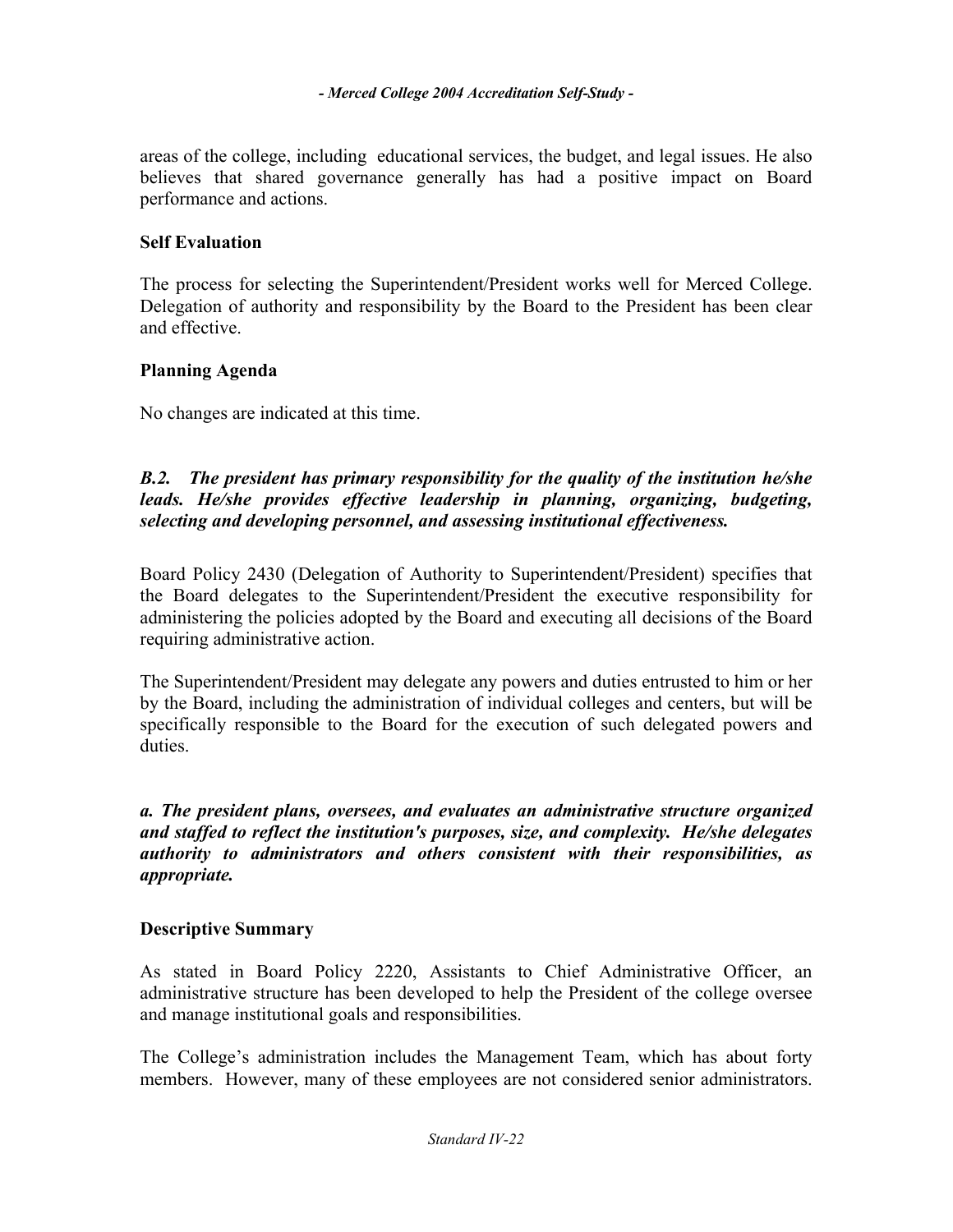For example, the group includes confidential secretaries. Besides, the President, the top level of administration includes three Vice Presidents (Administrative Services, Student Services, and Instruction). In addition, there are five Deans (Student Services [1], Instruction [3], and Off Campus Centers [1]), and a number of directors, including: Learning Resource Centers, Research and Development, and Information Services. There are also several Educator Directors in charge of such programs as EOPS and DSS. Managers meet as a group on a monthly basis, and weekly in subgroups.

The Merced College Organizational Chart lists all administrators and staff responsible for helping the President of the College manage institutional goals and provide effective leadership. This chart can be found on the Merced College Intranet.

The President meets twice monthly with a shared governance group called the President's Staff. The President's Staff consists of the Superintendent/President, Vice President of Instruction, VP of Student Personnel Services, VP of District Administrative Services, Faculty Senate President, Classified Senate President, and the Chairperson of the Management Council. Minutes for the President's Staff are kept by the Administrative Assistant to the President and are posted on the Intranet.

### **Self Evaluation**

When appropriate, the President delegates authority to administrators and others consistent with their responsibilities. It appears that the staffing available to support ongoing college management and administration currently reflects the state budget shortfall. For example, the Registrar's and Financial Aid Director's positions were combined in 2003 as method of cost savings.

If the budget was not an issue, areas like Health and Safety and Recycling and Environmental Improvement could be delegated to a new position that could assume the duties and responsibilities for these areas, as well as other responsibilities delegated by the President of the college.

No changes are likely to occur until California's budget situation improves.

### **Planning Agenda**

None.

*b. The president guides institutional improvement of the teaching and learning environment by the following:* 

*• Establishing a collegial process that sets values, goals, and priorities;*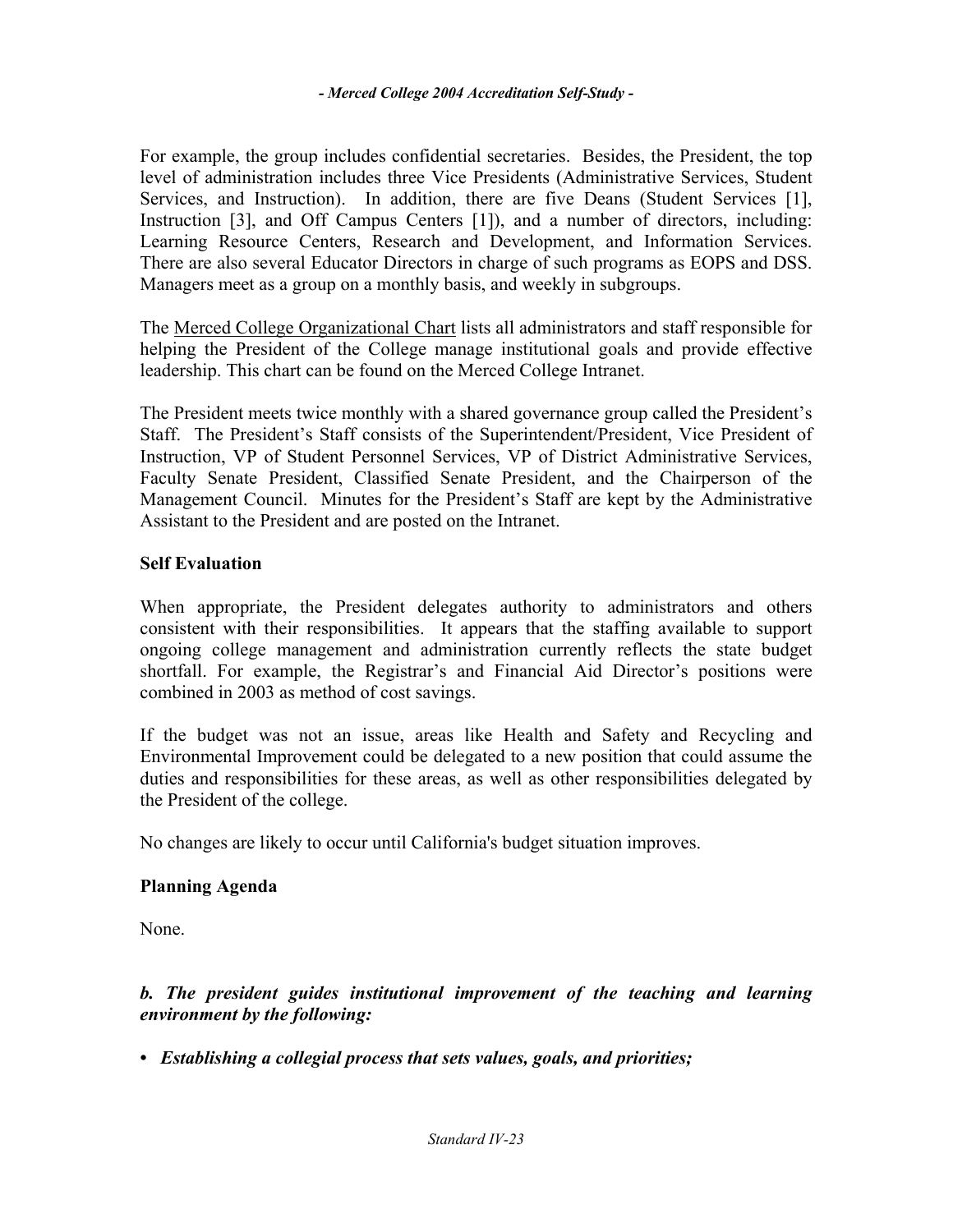### **Descriptive Summary**

The Merced College Community District developed a Mission Statement, a Vision Statement, and a statement of the college's Core Values and Beliefs.

The Merced College Board of Trustees developed a "Board of Trustees Goals Statement," which reviews long-term goals, institutional advancement, fiscal stability, student access/success, diversity, outreach and collaboration, physical resources/facilities, technology, and teaching and learning.

The President of the college has established a collegial process that reviews values, goals, and priorities. The planning process consists of several committees such as the Educational Master Planning Committee and the Committee for Budget Review and Recommendation, as well as several other master planning committees that follow shared governance processes. The roles of these committees have been described extensively elsewhere in the self-study.

### **Self Evaluation**

In October 1998, trustees and representatives of the college community participated in a vision workshop that resulted in the development of a mission statement and a vision statement for the institution. Subsequent to that workshop and using the mission and vision statements developed in 1998, the Board of Trustees established a series of goal statements to guide both the short-term and long term planning for the district in the years to come. In mid September of 2000, the Board reviewed and discussed the content of the goal statements. The review resulted in some revisions of the previous year's goals. On the October 3, 2000, Board Meeting, the trustees adopted the revised goals.

The Merced College Mission Statement and Vision Statement are reviewed about every two years. Last revisions were done on May 7, 2002.

The Board of Trustee Goals Statement was re-adopted on September 4, 2001. The Board of Trustees and the President plan to review goals in the spring of 2004.

Merced College Mission Statement and Vision Statement and the Board of Trustees Goals Statement can be found on the Merced College Intranet site.

### **Planning Agenda**

The College will continue to evaluate and update the Mission and Vision Statements on a regular basis. Shared governance continues to evolve naturally, but a more methodical approach to evaluating its effectiveness would be helpful.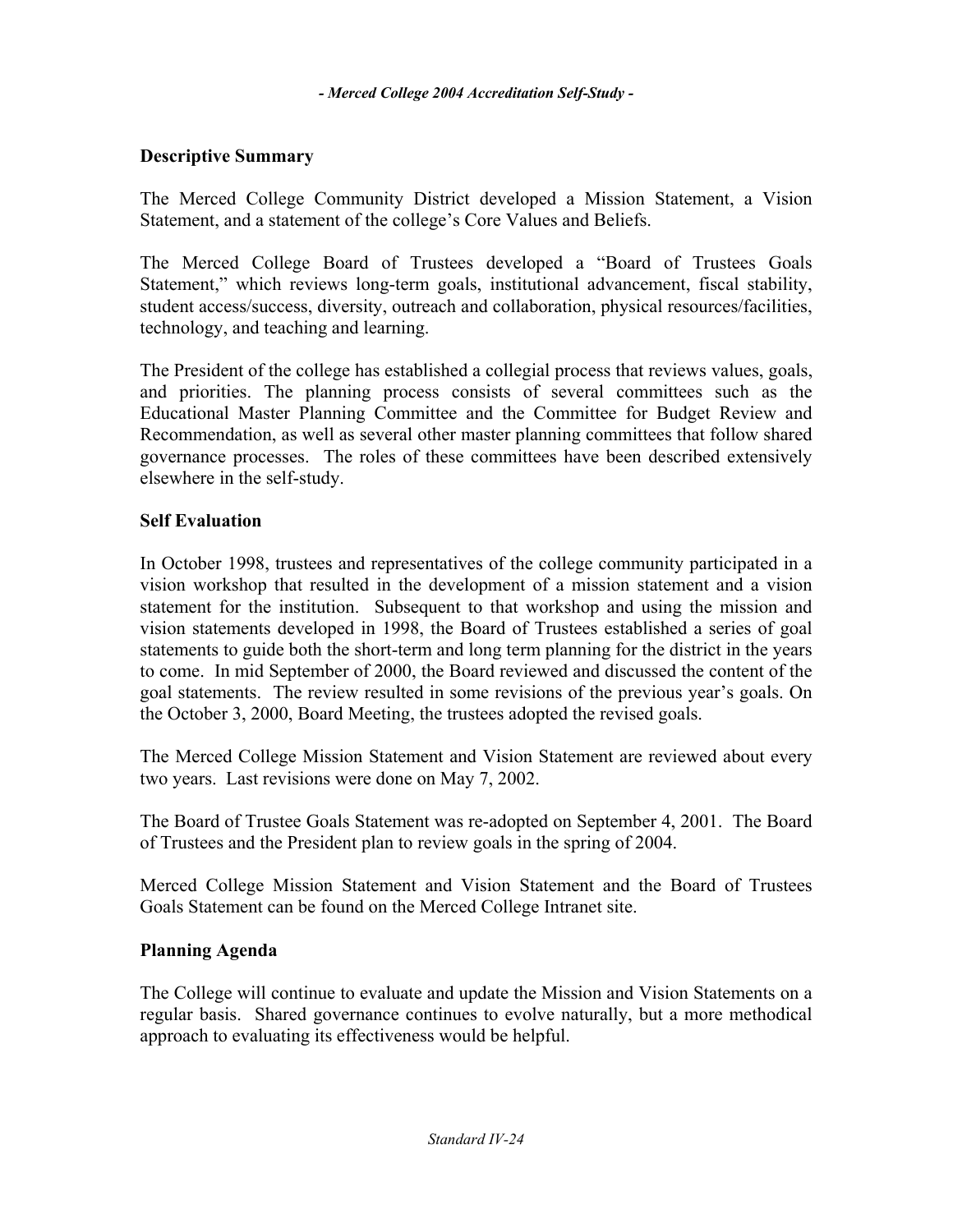### *• Ensuring that evaluation and planning rely on high quality research and analysis on external and internal conditions;*

#### **Descriptive Summary**

The Merced College Office of Research and Development consists of the Director of Research and Development, a Research Analyst, and a Research Assistant (categorically funded)*.* The department works with all areas on campus, but major emphasis is placed on student success and matriculation-related analysis. There is regular data and analysis provided to the Curriculum Committee.

The Director of Research and Development reports to the Vice President of Instruction and has access to the President of the college. The President meets regularly with the Vice President of Instruction and Student Services to review data and analysis.

The Office of Research and Development also develops and writes grants. The Director works with many areas, such as the Office with Relations of Schools, Admissions and Records, Financial Aid, the Assessment Program, Tri-College Center, instructional departments and divisions, as well as off-campus sites. The Director is also responsible for redistricting, accreditation support, and support for college planning.

The Program Review Committee reviews college instructional programs. The Committee plays an important role in insuring that all instructional departments and divisions on campus are fairly evaluated based on their performance and effectiveness.

#### **Self Evaluation**

The Office of Instruction, in conjunction with Student Services programs, reviews student outcomes. It works with the Office of Relations with Schools for matriculation and articulation purposes. The Office of Research and Development also works with the assessment program to analyze student placement and success in classes. The Research Analyst works with off-campus sites to provide support for college assessment at high school sites. The Analyst also regularly reviews assessment programs such as CELSA-ESL (English/Spanish) and LASSI.

The administrative procedures associated with Board Policy 5050 (Matriculation) specify that there will be "post-enrollment evaluation of each student's progress." This evaluation is done both individually and by group.

The Office of Research and Development is small. The Director spends much of his time on grant development. The Research Analyst does not have enough time to engage in the all of the research projects desired by faculty and administration. Research emphasis is placed on creating reports mandated by the Chancellor's Office and other agencies (IPEDS, etc.). There is insufficient time available for non-mandated studies.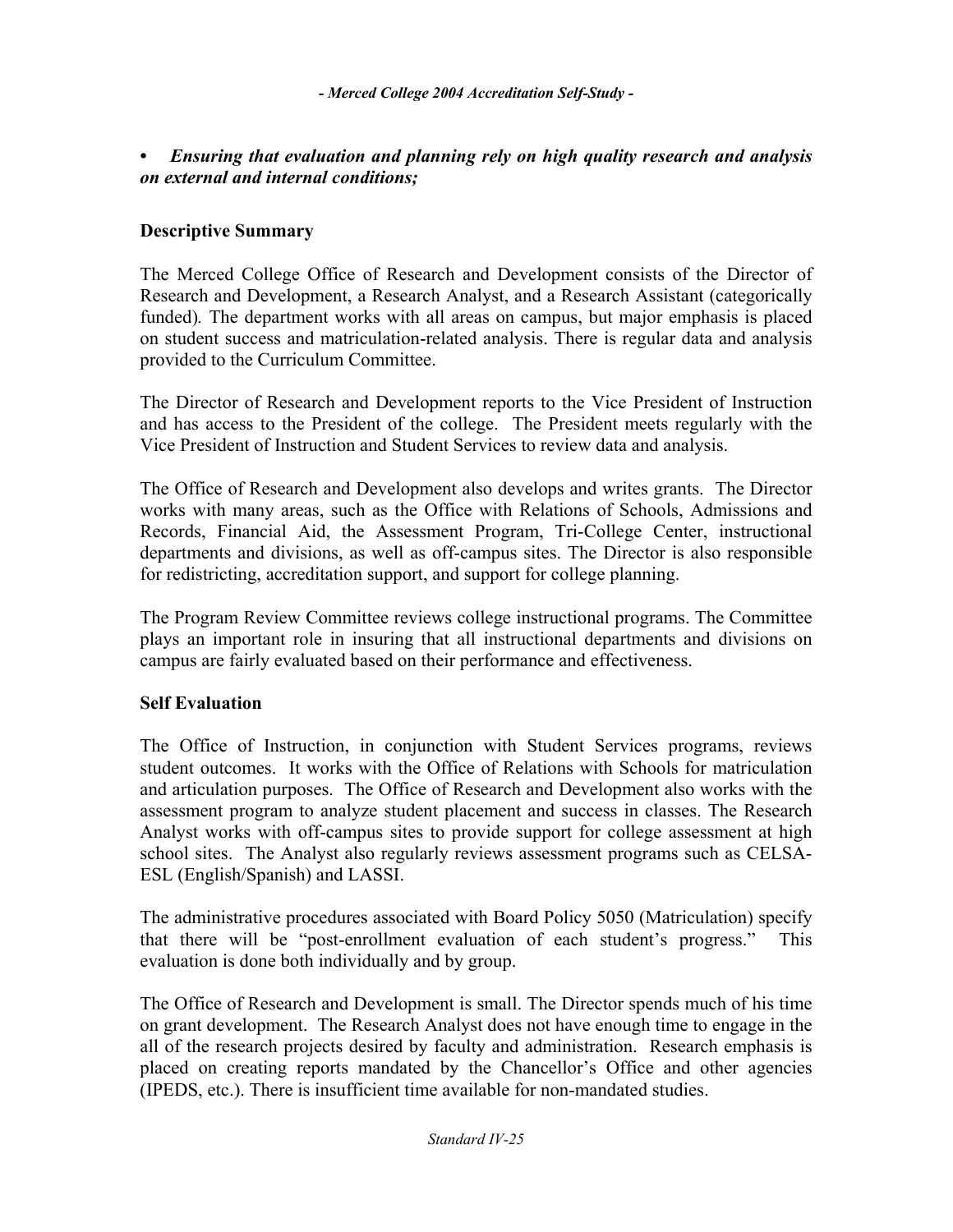The President feels he is familiar with data and the analysis of institutional performance. He reviews student enrollment, student outcomes, and oversees the governance model on a regular basis to make sure it tightly integrates district goals and mission.

#### **Planning Agenda**

1. There is a need to perform additional research concerning the institution's effectiveness, student learning outcomes, institutional planning processes, and the resource allocation process.

2. It is recommended that a user-friendly mechanism be developed to allow faculty and other employees to learn how to access the District's databases. This will allow information to be extracted in a timely way, which does not require the assistance of the Research Analyst.

3. There does not appear to be a set mechanism in place that specifically evaluates research except when specially requested by the department head or the head of Research and Development.

### *• Ensuring that educational planning is integrated with resource planning and distribution to achieve student learning outcomes;*

### **Descriptive Summary**

The Planning Model at Merced College has six Master Planning Committees (including EMPC). These Master Planning Committees process information related to staff, facilities, instruction, administration, and student services needs and interrelate these needs with the College's budgetary resources.

The lead committee is the Educational Master Planning Committee (EMPC). This committee receives five-year plans from each of the divisions or departments, as well as five-year plans from the other five master planning committees. It uses this information to prepare the college's overall educational master plan. This committee may draft a policy or make recommendations, but the final approval of these policies or recommendations rests with the President and the Board of Trustees. Information about the Educational Master Planning Committee can be found in the Merced College Planning Handbook.

#### **Self Evaluation**

The work of the master planning committees is coordinated and culminates in a comprehensive integration by the Educational Master Planning Committee.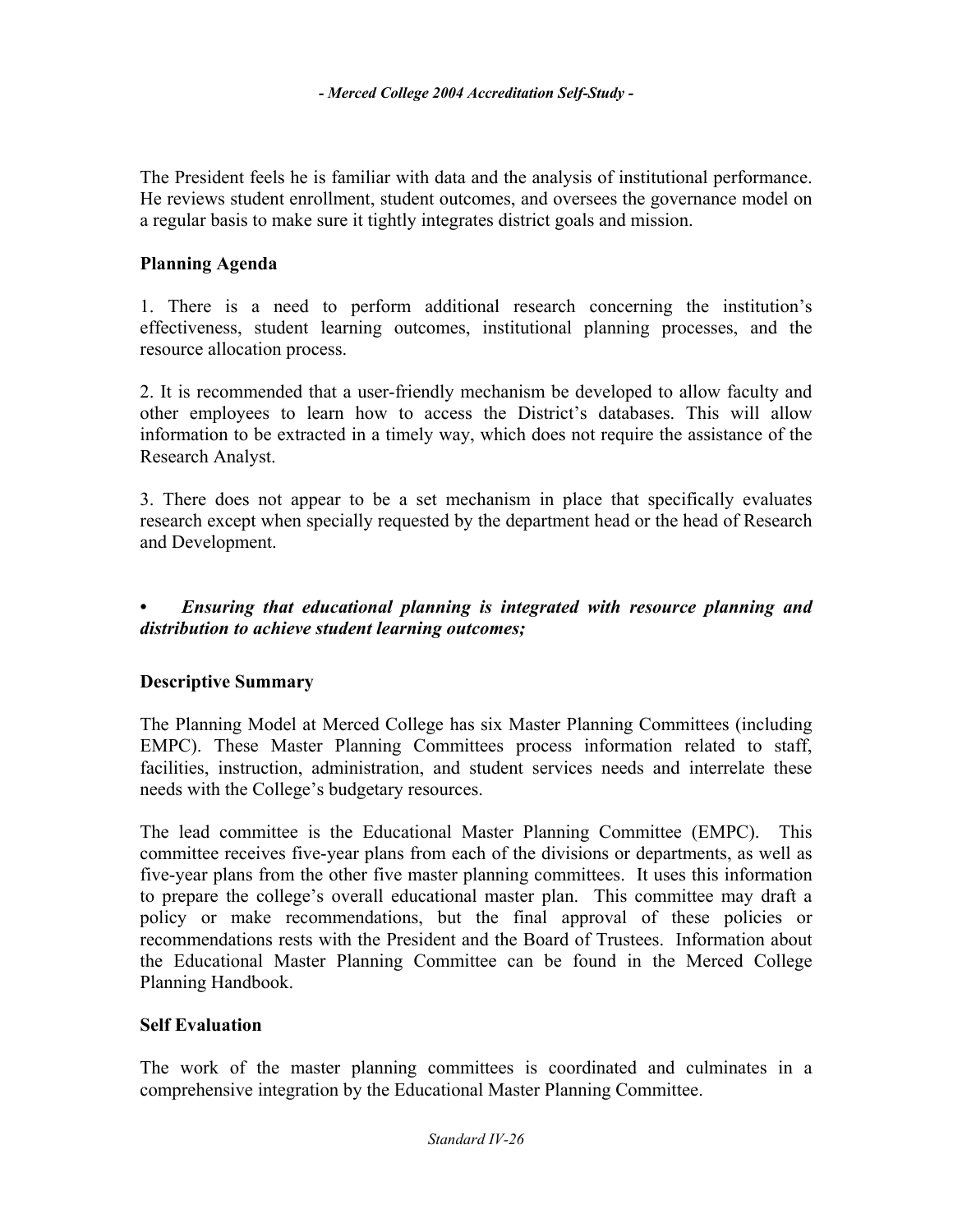## **Planning Agenda**

The Planning Handbook should be updated in conjunction with EMPC and the other master planning committees and under the supervision of the President and Board of **Trustees** 

*• Establishing procedures to evaluate overall institutional planning and implementation efforts.* 

### **Descriptive Summary**

Merced College has a Planning Model that is based on the principles of shared governance. This model and governance structure can be found in the Merced College Planning Handbook, which was revised and approved by the Board on December 15,1998. The current President follows the procedures that have been evolving over the past decade.

Institutional planning involves a comprehensive process that encompasses both short and long-range planning in a broad-based committee structure. The master planning process at the college incorporates input from various institutional planning committees.

These master planning committees process information related to staffing, facilities, instruction, administration, and student services needs and relate these needs to the College's budgetary resources. Planning committees identify institutional priorities and influence the acquisition and allocation of human, financial and physical resources.

There are six Master Planning Committees. They report to the College's President and include: 1) The Educational Master Planning Committee, 2) the Facilities Master Planning Committee, 3) the Instructional Master Planning Committee, 4) the Student Services Master Planning Committee, 5) the Administrative Services Master Planning Committee, and 6) the Technology Master Planning Committee.

Each planning committee may draft policy or make recommendations, but the final approval of these policies or recommendations rests with the President and the Board of Trustees.

### **Self Evaluation**

The President of the college communicates institutional values, goals, and direction by reviewing and updating board goals and integrating planning as part of the shared governance process.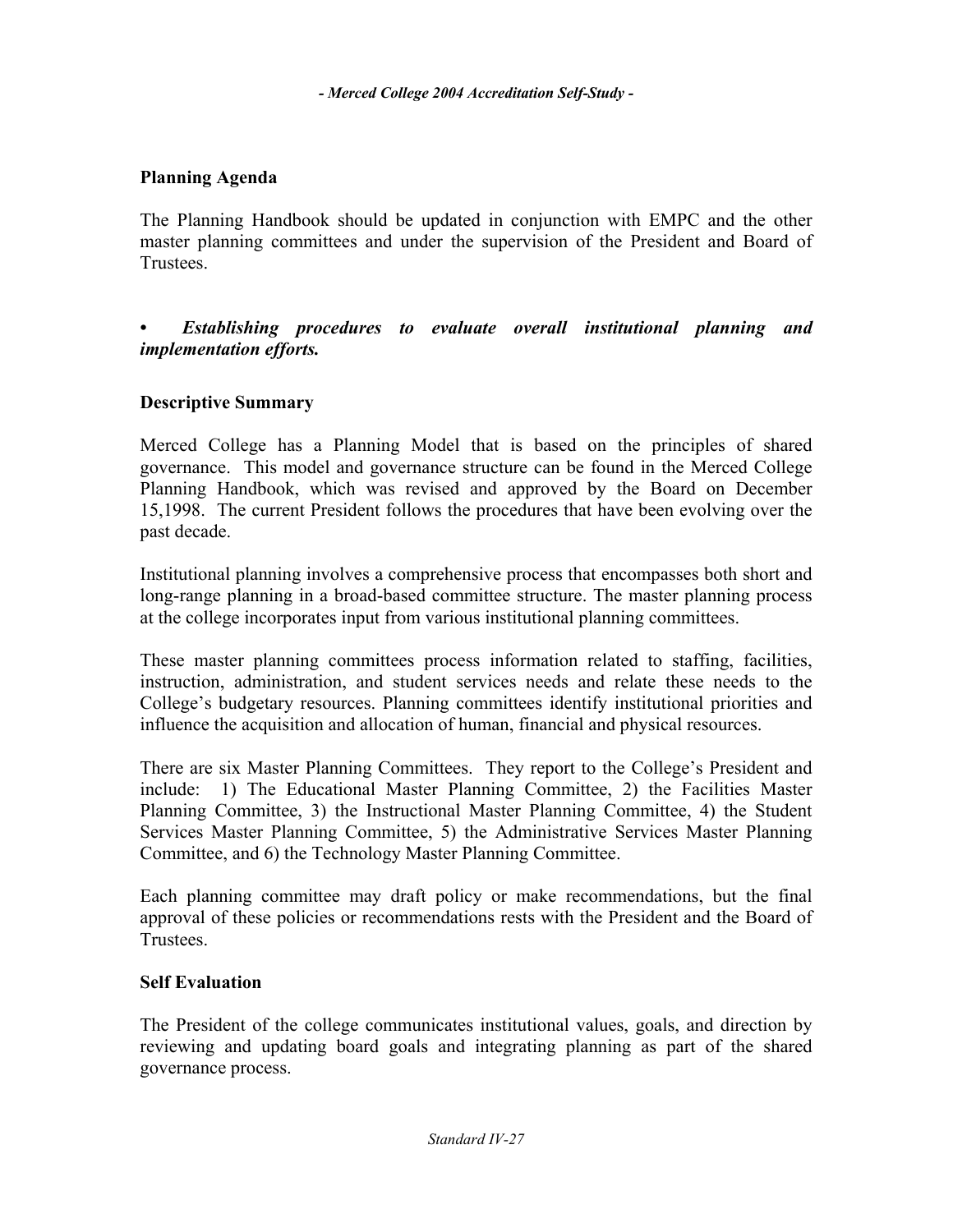### **Planning Agenda**

Evaluation of student learning outcomes and institutional and shared governance planning should be parallel, and possibly convergent, activities. A methodology for evaluating planning effectiveness should be developed.

*c. The president assures the implementation of statutes, regulations, and governing board policies and assures that institutional practices are consistent with institutional mission and policies.* 

### **Descriptive Summary**

As specified in Board Policies 2410 and 2430, the President assures implementation of statutes, regulations and governing board policies by directing administrative staff to follow rules and regulations. The President may also utilize attorneys or other specialists as needed for obtaining compliance with statutes, regulations and governing policies. Board policies are reviewed by the Board of Trustees, President, and governance groups on a regular basis to ensure that they are consistent with the district's mission and goals.

### **Self Evaluation**

The President assures that institutional policies and practices are consistent with institutional mission and goals by using a planning process that ensures district and board goals are consistent.

### **Planning Agenda**

No changes are indicated at this time*.*

# *d. The president effectively controls budget and expenditures.*

### **Descriptive Summary**

The President exercises considerable control over budget and expenditures and follows the budget plan approved by the Board of Trustees. The Committee on Budget Review and Recommendation plays a key role in this process. All this is accomplished through a system of shared governance. The Board of Trustees and the President of the college set budget reviews and recommendations.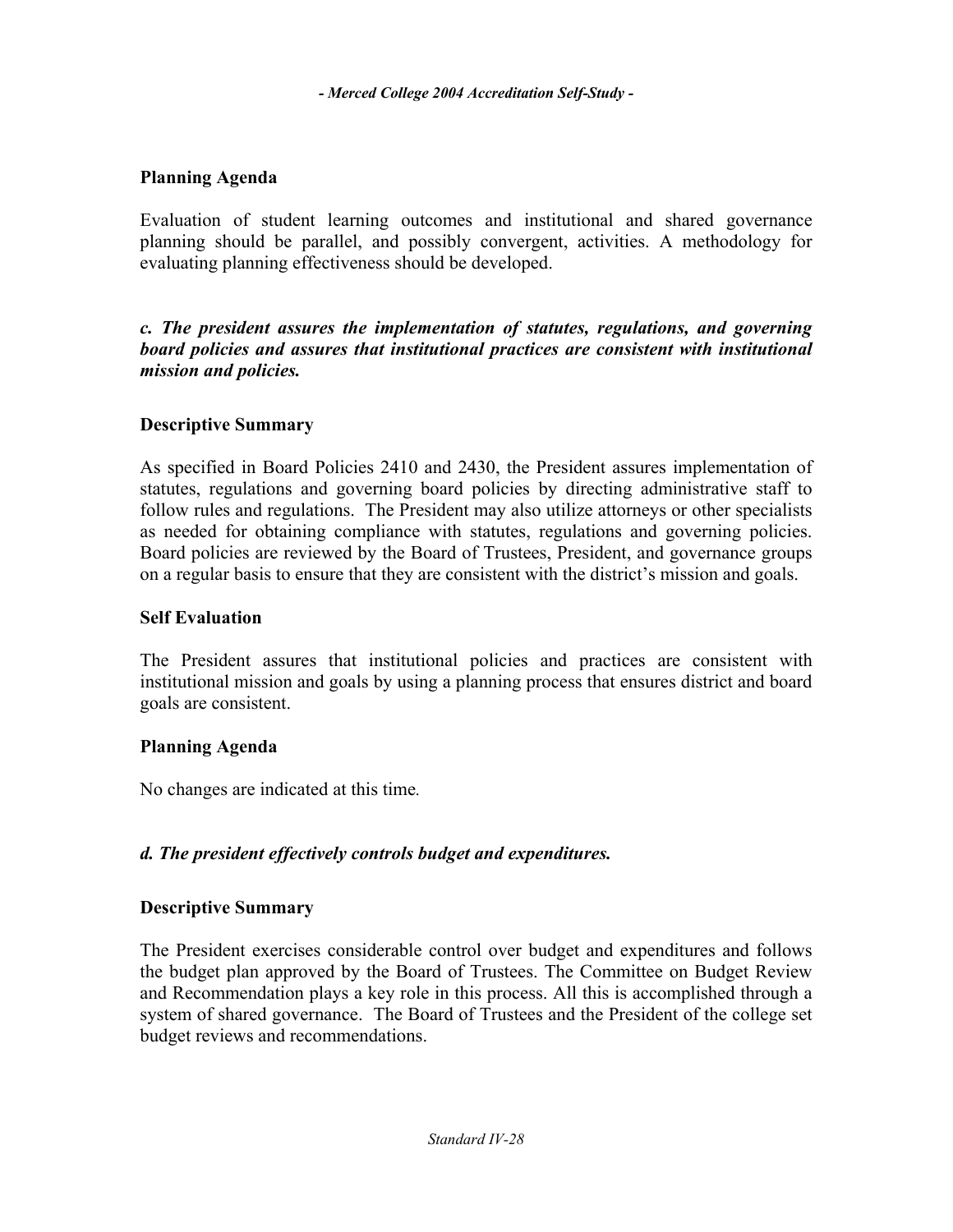The Committee on Budget Review and Recommendation (CBRR**)** provides advice and recommendations for the development of the College's annual budget. With each new budget cycle, the budget development process is reviewed and recommendations for improvement are implemented. The President chairs this committee.

### **Self Evaluation**

Once the budget is set through CBRR, the President usually meets with all the Vice Presidents on a weekly basis to review the budget. The Vice Presidents meet frequently with their managers to review major expenditure plans. It is managers' responsibility to make sure that they spend within their individual budgets.

It appears that expenditures currently track the budget closely. The Educational Master Planning Committee, CBRR, and the other master planning committees also review the status of program expenditures relative to the budget.

### **Planning Agenda**

It appears that budget and expenditures for all areas currently reflect the budget. No changes are recommended at this time.

### *e. The president works and communicates effectively with the communities served by the institution.*

# **Descriptive Summary**

Merced College established the Office of Institutional Advancement, which strives to be a comprehensive, full-service operation supporting the college through a variety of public relations, community outreach, and private fund-raising activities. Institutional Advancement encompasses a range of programs and services that enable the college to develop a positive public image, build lasting and beneficial relationships with all college constituencies, and raise private financial support.

The college also works to communicates effectively with the communities it serves through college outreach, community events, participation in service clubs and charitable events, and distribution of a wide variety of public information materials.

The mission of the Office of Institutional Advancement is to enhance the image of Merced College through a meaningful public relations and marketing program, to build relationships between the college and the community, and to advance the educational opportunities and services of Merced College by generating financial gifts from potential donors.